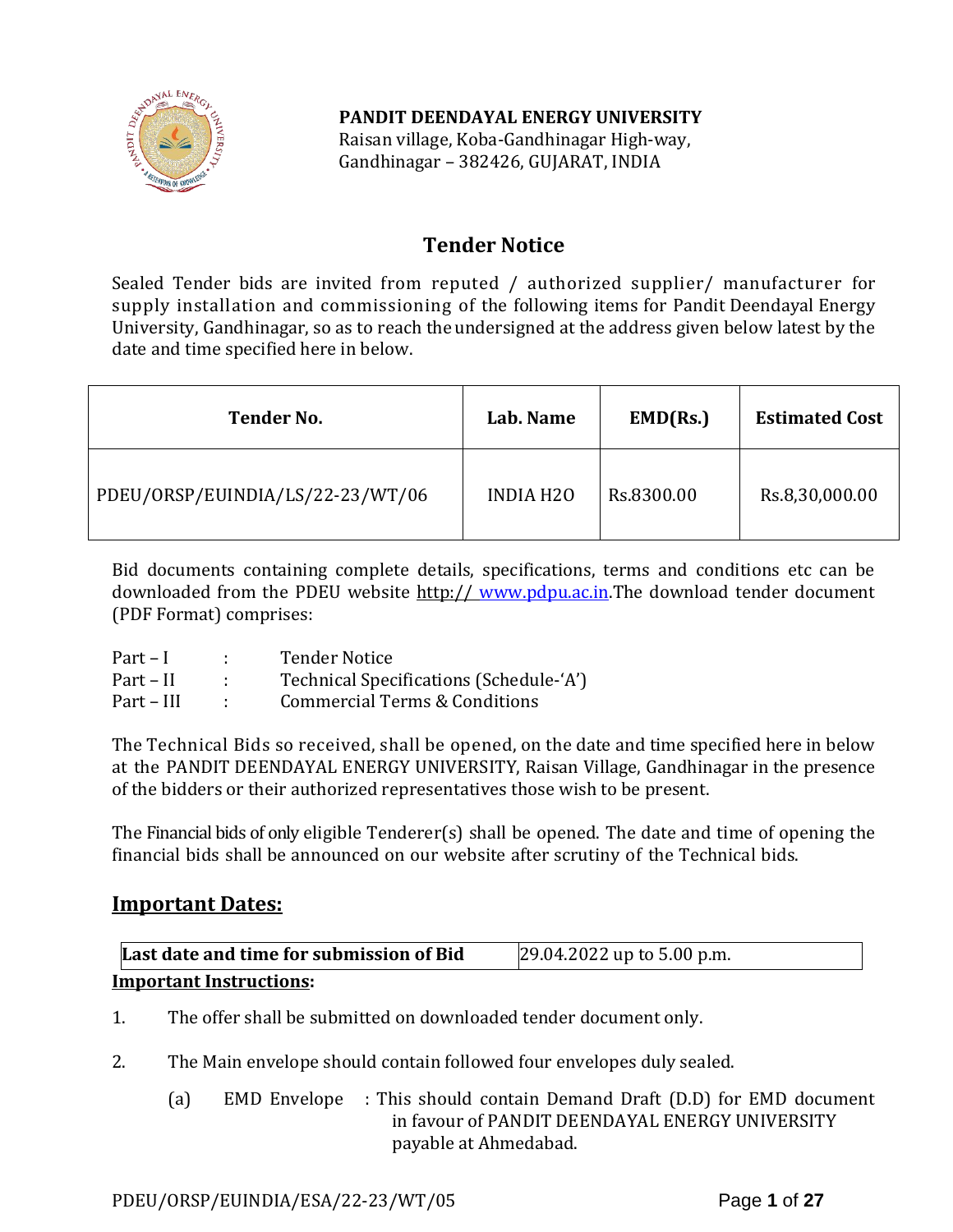- (b) Technical Bid : Schedule- 'A'
- (c) General Commercial Terms & Conditions
- (d) Price Bid **:** (Schedule 'B') should contain only Price Bid.

All the four envelopes should be super scribed with tender No., date of opening and Name of the bidder.

- 3. Offer without EMD is liable to be rejected forthwith.
- 4. The Tender, duly completed, should be sent by RPAD or Speed Post or Courier Service (Hand Delivery is not acceptable) so as to reach latest by the date and time specified here in above. Tender received after the due date and time is liable for rejection irrespective of delay due to postal service or any other reasons.
- 5. Any technical query, information clarification pertaining to this tender may be referred to **Dr. Anurag Mudgal (Project Incharge- 07923275437) E-Mail: [anurag.mudgal@sot.pdpu.ac.in](mailto:anurag.mudgal@sot.pdpu.ac.in)** Pandit Deendayal Energy University, Raisan village, Gandhinagar-Koba highway, Gandhinagar-382426 OR **purchase@pdpu.ac.in**

PDEU reserves right to reject any OR all tenders without assigning any reason.

Sd/-

Registrar Pandit Deendayal Energy University Raisan village, Koba-Gandhinagar High-way, Gandhinagar – 382007, GUJARAT,INDIA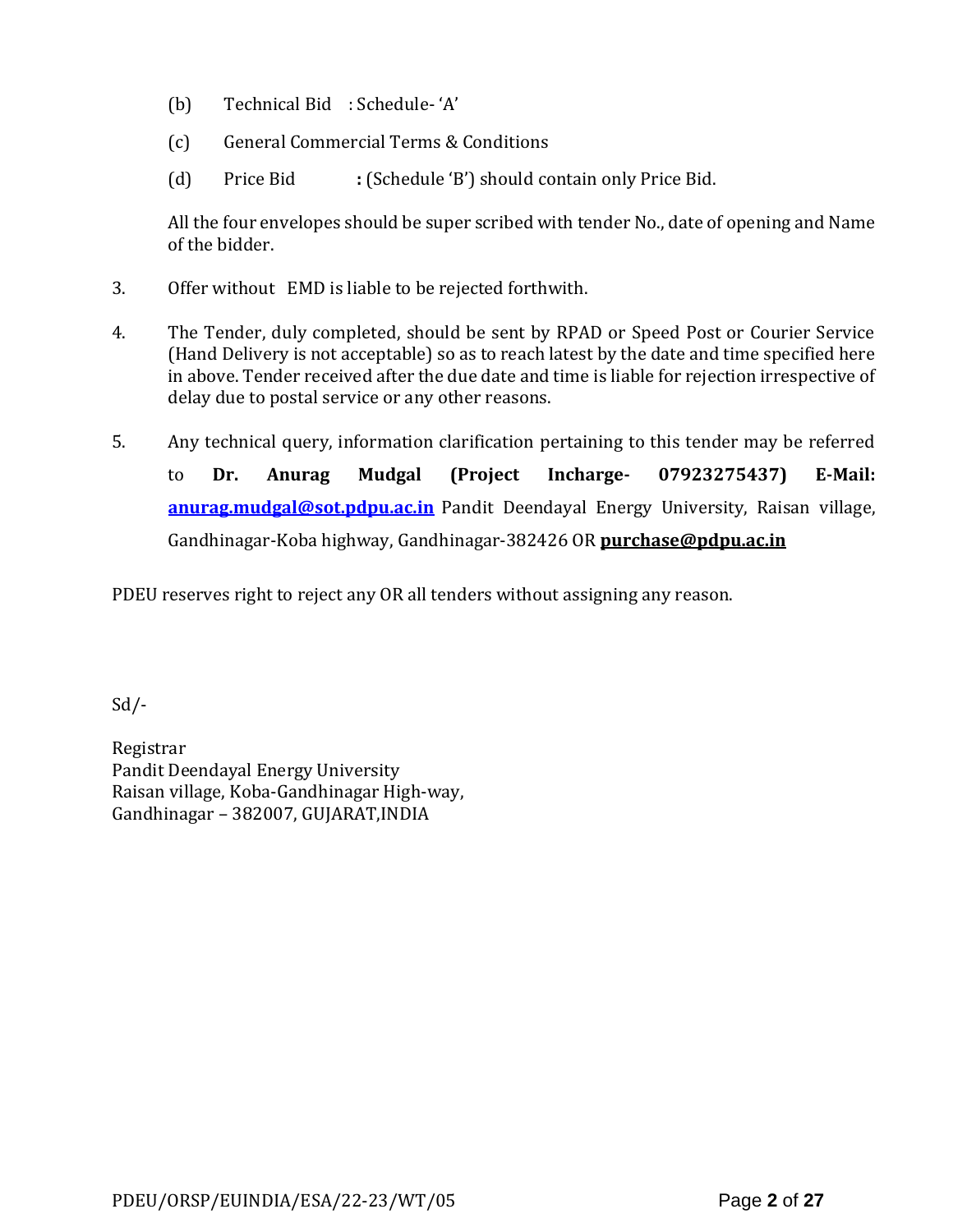## **PART-II**

## **SCHEDULE-'A'**

# LAB SKID SYSTEM FOR SPIRAL WOUND NF/RO MEMBRANE TESTING UNIT.

| <b>SN</b>                                                     | <b>Item</b>      | <b>Technical Specifications</b>                                                                                               | Quantity                    |
|---------------------------------------------------------------|------------------|-------------------------------------------------------------------------------------------------------------------------------|-----------------------------|
| Lab skid system for spiral wound NF/RO membrane testing unit. |                  |                                                                                                                               |                             |
| 1.                                                            | <b>Tanks</b>     | (i) 200 L - Insulated tank, chemical resistance, with cap and                                                                 | $\mathbf{1}$                |
|                                                               |                  | ports for pipe & coil fitting.                                                                                                |                             |
|                                                               |                  | (ii) 100 L - Sintex make tank with cap.                                                                                       | $\overline{2}$              |
|                                                               |                  | All tanks should have 1-2 feet stand with drainage point and                                                                  |                             |
|                                                               |                  | piping.<br>All tanks required level indicator (digital) with 1 Litre accuracy.                                                |                             |
| 2.                                                            | Heating-cooling  | To maintain 20-25 °C temperature. Unit having 1 kW capacity with                                                              | 1 setup                     |
|                                                               | unit             | automatic control to set any temperature. Unit should be portable.                                                            |                             |
|                                                               |                  | It should be with two cooling coil to fit in water tank (one in 200                                                           |                             |
|                                                               |                  | and one in 10 L tank).                                                                                                        |                             |
| 3.                                                            | Pump             | (i) 500-5000 LPH (0.5-5 $\text{m3/h}$ ), up to 5-10 bar pressure depend                                                       | $\mathbf{1}$                |
|                                                               |                  | upon High pressure pump suction requirement. With VFD to                                                                      |                             |
|                                                               |                  | control speed for flow regulation. Wetted part SS 316L.                                                                       |                             |
|                                                               |                  | Chemical resistance (2-12 pH working range).                                                                                  |                             |
|                                                               |                  | (ii) 500-5000 LPH (0.5-5 $m^3/h$ ), up to 70 bar pressure. With VFD                                                           |                             |
|                                                               |                  | to control speed for flow regulation. Wetted part SS 316L.                                                                    | $\mathbf{1}$                |
| 4.                                                            | Cartridge filter | Cartridge filter ( $5 \mu m$ ) with housing<br>(i)                                                                            | $\mathbf{1}$                |
|                                                               |                  | (ii) Cartridge filter $(10 \mu m)$ with housing                                                                               | $\mathbf{1}$                |
| 5.                                                            | Pressure vessel  | Filter size subject to pump requirement                                                                                       | 1 each                      |
|                                                               |                  | 8, 4 and 2.5 inch diameter Codeline-Pentair make, single element,<br>end port, 1000 psi (68.9 bar), for both RO & NF membrane | (total 3)                   |
|                                                               |                  | suitability.                                                                                                                  |                             |
| 6.                                                            | Membrane         | 8, 4 and 2.5 inch diameter spiral wound BWRO, SWRO and NF                                                                     | 1 each                      |
|                                                               |                  | membrane elements.                                                                                                            | (total 9)                   |
|                                                               |                  |                                                                                                                               |                             |
| 7.                                                            | Sensors          | (i) pH: 0 to $14$ pH $\pm$ 0.01                                                                                               | $\mathbf{1}$                |
|                                                               |                  | (ii) Conductivity/TDS: 0-500 mS/cm $(0-320000 \pm 1$ ppm)                                                                     | $\overline{2}$              |
|                                                               |                  | $0-20$ mS/cm $(0-12000 \pm 0.1$ ppm)<br>Resistivity: 2 $\Omega$ -cm to 20 Mega $\Omega$ -cm                                   | $\mathbf{1}$<br>$\mathbf 1$ |
|                                                               |                  | Sensor should have cell constant 0.010 to 10.000                                                                              |                             |
|                                                               |                  | (iii) Flow: $6000 \pm 1$ LPH                                                                                                  | $\overline{2}$              |
|                                                               |                  | 3000 ± 0.1 LPH with total count                                                                                               | $\mathbf{1}$                |
|                                                               |                  | (iv) Pressure: $200 \pm 0.1$ (13.8 bar)                                                                                       | 2                           |
|                                                               |                  | $1200 \pm 0.1$ (82.8 bar)                                                                                                     | $\boldsymbol{6}$            |
|                                                               |                  | (v) Temperature: $60 \pm 0.1$ °C                                                                                              | 3                           |
|                                                               |                  | All sensors with wireless connectivity and digital display.                                                                   |                             |
| 8.                                                            | Valve            | (i) Pressure control valve (up to 82.8 bar) (Gate/needle valve)                                                               | $\mathbf{1}$                |
|                                                               |                  | (ii) Bottom entry valves: 3-way valve                                                                                         | 6                           |
|                                                               |                  | 4-way valve                                                                                                                   | 1                           |
|                                                               |                  | (iii) 2-way valve                                                                                                             | $\mathbf 1$                 |
|                                                               |                  | (iv) Non return valve (NRV)                                                                                                   | 6                           |
| 9.                                                            | Piping           | All piping's are made of stainless steel (SS 316L) and having                                                                 | 1 set                       |
|                                                               |                  | diameter of 1 inch.                                                                                                           |                             |
| 10.                                                           | Control system   | Data acquisition unit to collect and record data from all sensors<br>(i)                                                      | $\mathbf{1}$                |
|                                                               |                  | and also displayed it on screen. Also it can be capable of                                                                    |                             |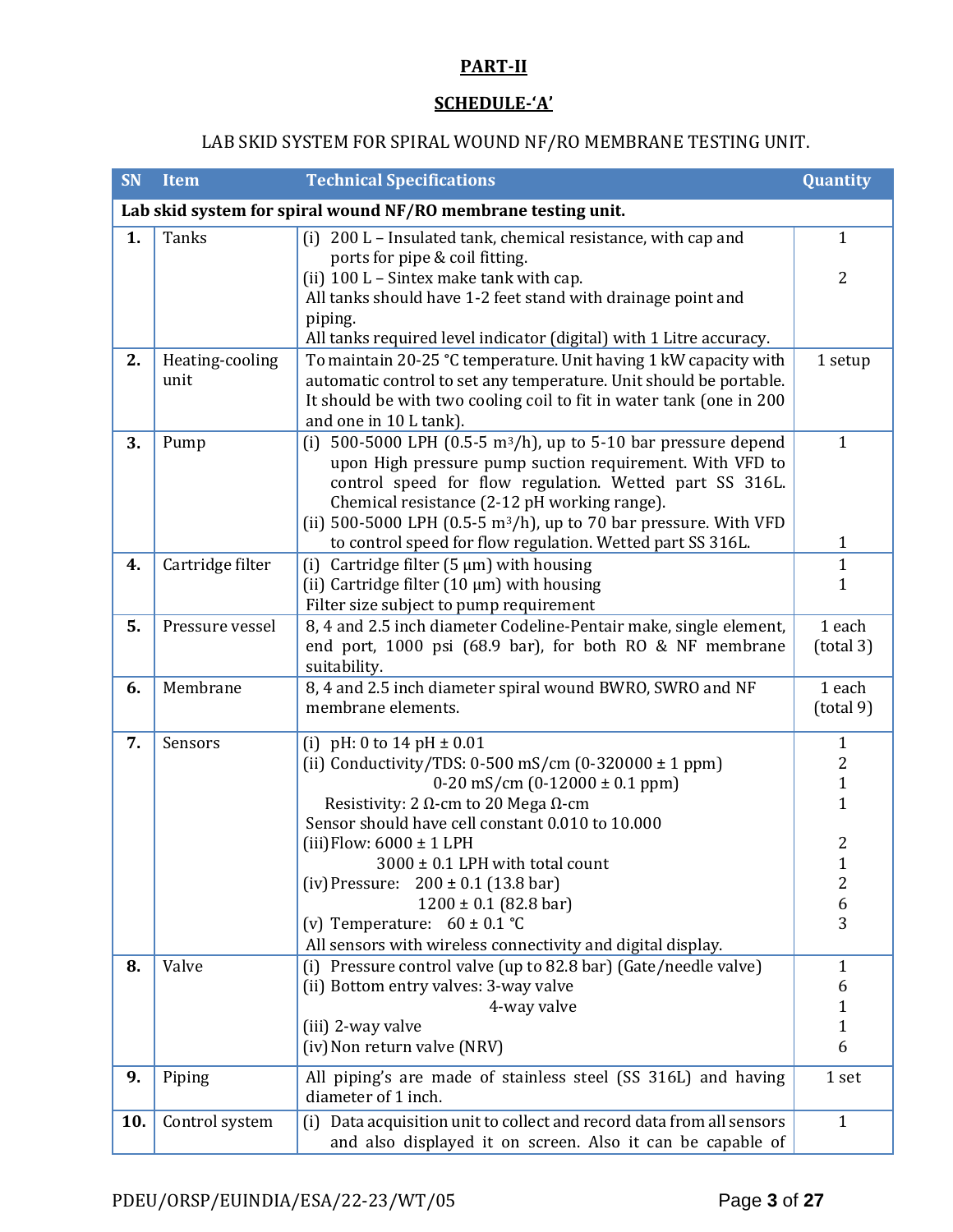|     |                           | calculating some values based on feeding input (e.g. based on<br>membrane area input, it should be calculated flux in LMH, total     |                     |  |
|-----|---------------------------|--------------------------------------------------------------------------------------------------------------------------------------|---------------------|--|
|     |                           | flux count based on given set timer etc.).                                                                                           |                     |  |
|     |                           | (ii) Control panel for controlling all instruments.                                                                                  | $\mathbf{1}$        |  |
| 11. | Electronic                | (i) $100 \pm 0.01$ kg (excluding tank weight)                                                                                        |                     |  |
|     | weighing scale            | (ii) 20 kg $\pm$ 0.01 g (excluding tray weight)                                                                                      |                     |  |
| 12. | DI water unit             | 200 L capacity, Deionized water producer                                                                                             | $\mathbf{1}$        |  |
| 13. | Spare list                | Cartridge filter (as per sr. no.-4)<br>i.                                                                                            | 1 each $(2)$        |  |
|     |                           | Valve (as per sr. no.-8)<br>ii.                                                                                                      | 1 each $(5)$        |  |
|     |                           | Sensors (as per sr. no.-7)<br>iii.                                                                                                   | 1 each (9)          |  |
|     |                           | Lab skid system for flat sheet/coupon NF/RO membrane testing unit.                                                                   |                     |  |
| 1.  | Container/                | (i) $20 L - Glass container.$                                                                                                        | $\mathbf{1}$        |  |
|     | beaker                    | (ii) $10 L - Glass container$ .                                                                                                      | 1                   |  |
|     |                           | (iii) 20 L - Plastic container (insulated).                                                                                          | 1                   |  |
|     |                           | (iv) 100 ml - Glass beaker.                                                                                                          | $\overline{4}$      |  |
|     |                           | $(v)$ 200 ml - Glass beaker.                                                                                                         | 4                   |  |
|     |                           | All glass containers are with cap and ports for pipe & cooling coil                                                                  |                     |  |
|     |                           | fitting and also have handle to hold.                                                                                                |                     |  |
|     |                           | All beakers are with cap and ports for pipe fitting.                                                                                 |                     |  |
| 2.  | Pump                      | 60 LPH (1000 ml/min), up to 1200 psi pressure diaphragm pump.<br>With VFD to control speed for flow regulation. Wetted part SS 316L. | $\mathbf{1}$        |  |
|     |                           | Chemical resistance (2-12 pH working range).                                                                                         |                     |  |
| 3.  | Strainer                  | Y type strainer before pump.                                                                                                         | $\mathbf{1}$        |  |
|     |                           |                                                                                                                                      |                     |  |
| 4.  | Coupon/Flat<br>sheet Cell | (i) Cross flow cell of at least 50 mm diameter, SS 316L<br>(ii) Porous plate                                                         | $\overline{4}$<br>4 |  |
|     |                           | $(iii)$ 0- rings                                                                                                                     | $\overline{4}$      |  |
| 5.  | Skid                      | Platform at working height and platform for pump, Display panel for                                                                  | 1 set               |  |
|     |                           | fitting gauge/sensor displays. SS 316. With all fitting and                                                                          |                     |  |
|     |                           | accessories.                                                                                                                         |                     |  |
| 6.  | Valve                     | (i) Pressure regulating valve for 90 bar capacity (Gate/needle)                                                                      | $\boldsymbol{2}$    |  |
|     |                           | (ii) 3-way valve, bottom entry                                                                                                       | 2                   |  |
|     |                           | (iii)2-way valve                                                                                                                     | 6                   |  |
| 7.  | Sensors                   | (i) pH: 0 to 14 pH $\pm$ 0.01                                                                                                        | $\mathbf{1}$        |  |
|     |                           | (vi) Conductivity/TDS: 0-500 mS/cm $(0-320000 \pm 1$ ppm)                                                                            | $\mathbf{1}$        |  |
|     |                           | $0-20$ mS/cm $(0-12000 \pm 0.1$ ppm)                                                                                                 | 4                   |  |
|     |                           | Resistivity: 2 $\Omega$ -cm to 20 Mega $\Omega$ -cm                                                                                  | $\mathbf{1}$        |  |
|     |                           | Sensor should have cell constant 0.010 to 10.000<br>(ii) Flow: $60 \pm 0.1$ LPH                                                      | $\mathbf{1}$        |  |
|     |                           | $10 \pm 0.01$ ml/min with total count                                                                                                | 4                   |  |
|     |                           | (iii) Pressure: 1200 ± 0.1 (82.8 bar)                                                                                                | $\overline{2}$      |  |
|     |                           | (iv) Temperature: $60 \pm 0.1$ °C                                                                                                    | $\mathbf{1}$        |  |
|     |                           | All sensors with wireless connectivity and digital display.                                                                          |                     |  |
| 8.  | Electronic                | (i) $100 \pm 0.001$ g (excluding beaker weight)                                                                                      | $\overline{4}$      |  |
|     | weighing scale            | (ii) 20 kg $\pm$ 0.1 g (excluding glass container weight)                                                                            | $\mathbf{1}$        |  |
| 9.  | Hot plate stirrer         | 20 L stirring capacity with 200 °C heating capacity and automatic                                                                    | $\mathbf{1}$        |  |
|     |                           | temperature control.                                                                                                                 |                     |  |
| 10. | Piping                    | All piping's are made of stainless steel (SS 316L).                                                                                  | 1 set               |  |
| 11. | Control system            | (i) Data acquisition unit to collect and record data from all sensors                                                                | $\mathbf{1}$        |  |
|     |                           | and also displayed it on screen. Also it can be capable of                                                                           |                     |  |
|     |                           | calculating some values based on feeding input (e.g. based on                                                                        |                     |  |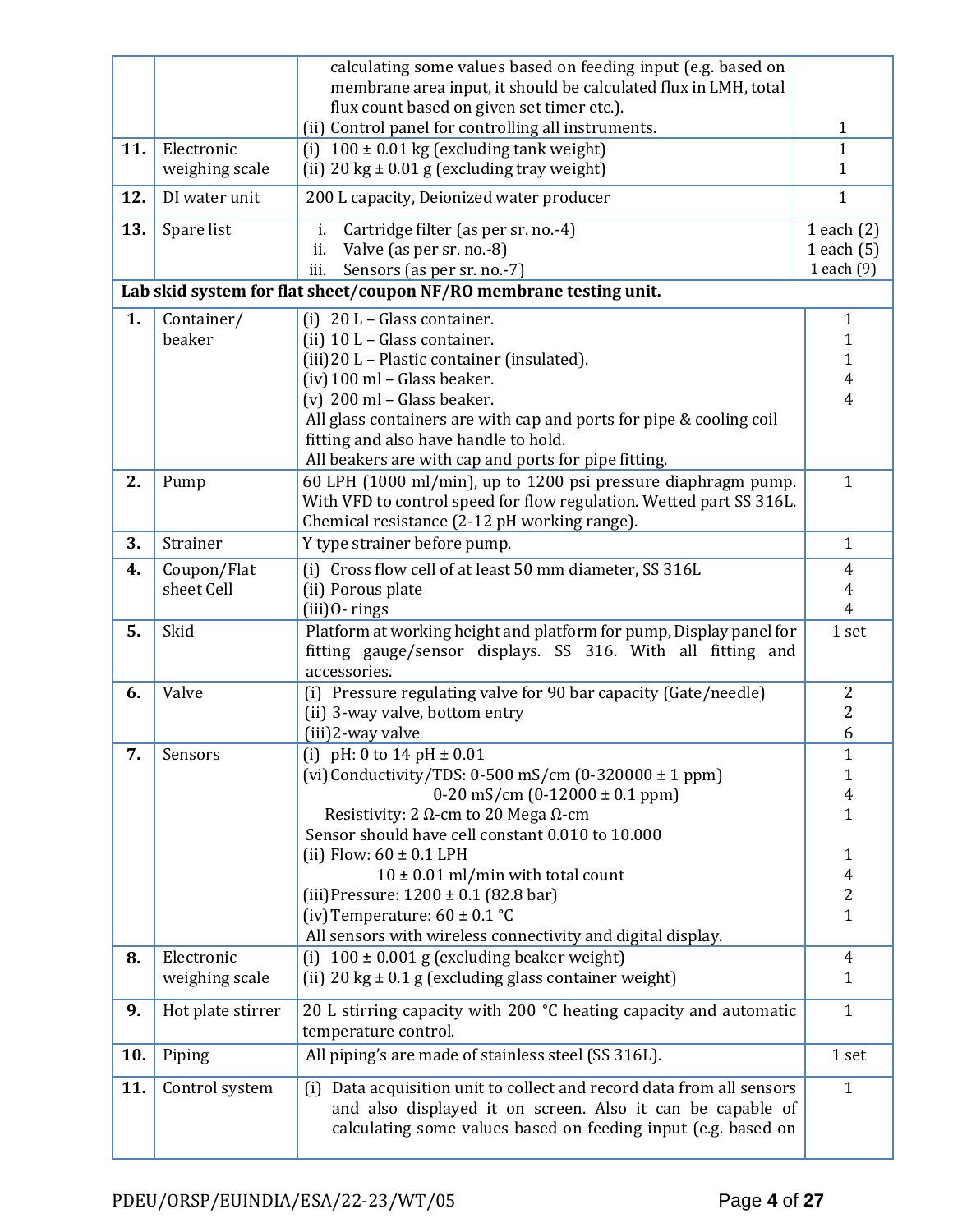|     |                  | membrane area input, it should be calculated flux in LMH, total |       |
|-----|------------------|-----------------------------------------------------------------|-------|
|     |                  | flux count based on given set timer etc.).                      |       |
|     |                  | (ii) Control panel for controlling all instruments.             |       |
| 12. | Spare list       | Container/beaker (as per sr. no.-1)                             | 1 set |
|     |                  | Strainer (as per sr. no.-3)<br>ii.                              |       |
|     |                  | Cross flow cell of at least 50 mm diameter, SS 316L<br>iii.     |       |
|     |                  | Porous plate<br>iv.                                             | 8     |
|     |                  | $0$ -ring<br>V.                                                 |       |
|     |                  | 1 each $(3)$<br>Valve (as per sr. no.-6)<br>vi.                 |       |
|     |                  | 1 each (8)<br>Sensors (as per sr. no.-7)<br>vii.                |       |
|     |                  | Hot plate stirrer (as per sr. no.-9)<br>viii.                   |       |
| 13. | Constant current | Constant current power supply and measuring voltage variation   |       |
|     | supplier<br>&    | with time. The system needs to record the voltage data every    |       |
|     | recorder         | minute.                                                         |       |

Above table describes only major items and equipment. The supplier is required to understand the whole process by studying process description (Annexure 1) with diagram. He will be responsible to integrate the unit in desired and operational mode by providing all controlling and measurement gadgets. The supplier will be responsible for overall fabrication, commissioning and demonstration of the units at PDEU and will have to sign an MOU and guarantee of maintenance and modification suggested by experts from DBT visiting time to time. He will remain associated with the project work for at least three years. The quotation should be all inclusive of travelling, stay and other logistic expenses for technician, man power and tools etc.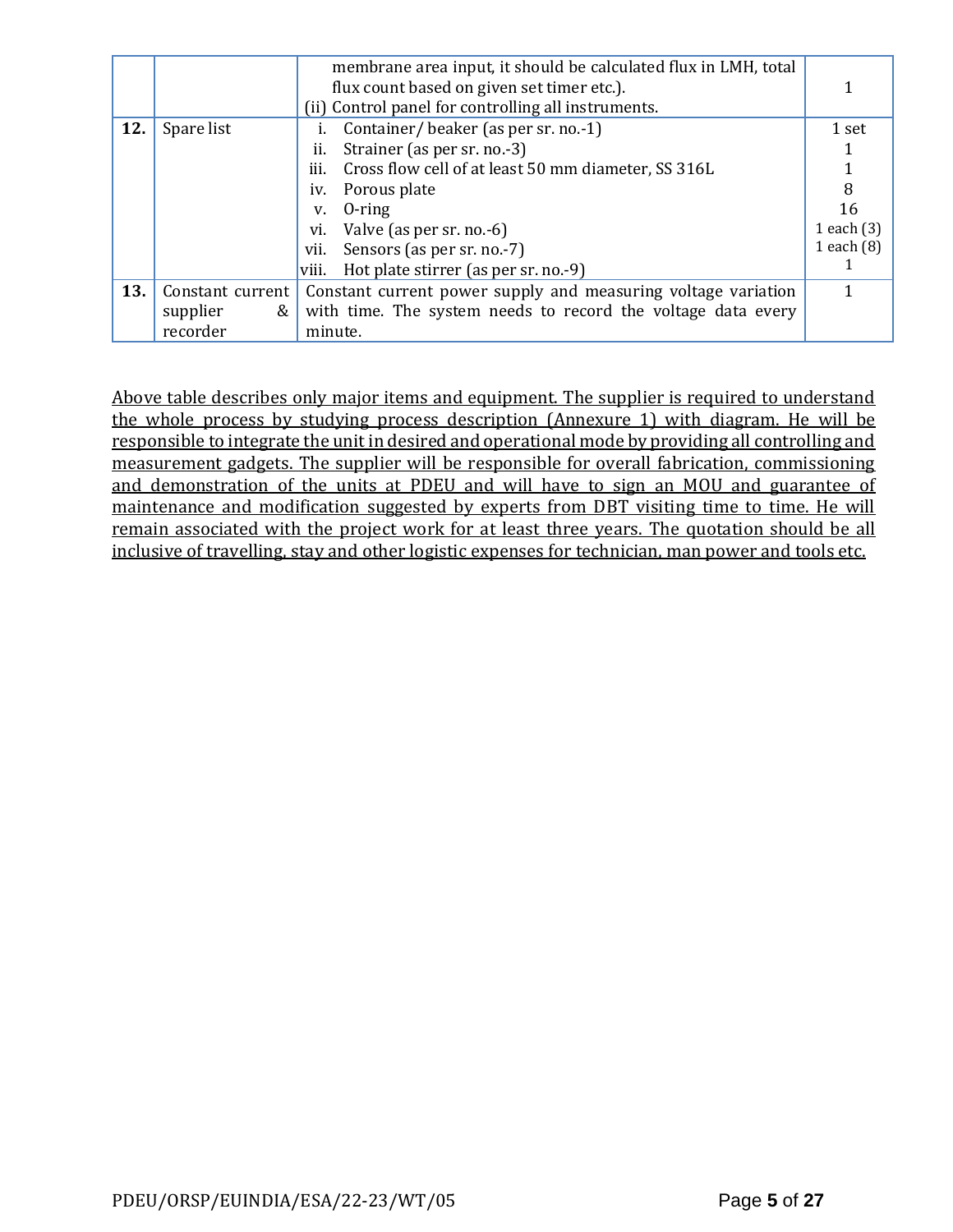# **(ANNEXURE-1)**

# **Description of lab scale Reverse Osmosis/Nanofiltration System**

(Dr Anurag Mudgal, Pandit Deendayal Energy University, Gandhinagar, Gujarat)



Fig.1 Schematic diagram of Reverse Osmosis/Nanofiltration system

Figure 1 shows the schematic diagram of the lab scale reverse osmosis/nanofiltration system. This system should include with all instrument and equipment to run at low as well as high pressure RO/NF system with control and monitoring system. The system should have option of working with three different size membrane elements like 2.5-inch, 4-inch and 8-inch module. The schematic arrangement is shown in figure 1. The automatic control system can also be installed by taking data from the pressure sensor at reject line and flow sensor at feed line by controlling the pump rpm and by putting solenoid valve at reject line.

The feed water tank should be with insulation to maintain the temperature inside constant. The heating and cooling coil should be placed inside tank to continuously maintain temperature at desire level. The Heating-cooling unit should be such that after entering desire temperature in system, it can work automatically to maintain that temperature by running either cooling or heating circuit. The capacity of unit should be enough to overcome weather temperature variation and the heating load generated by continuously recycling the same feed water in system.

The all sensors and weighing scale should be equipped with wireless connectivity which can be connected with data acquisition system to collect and record data.

The all instrument and piping should be salt tolerant to work at brine water salinity and acid and base chemical.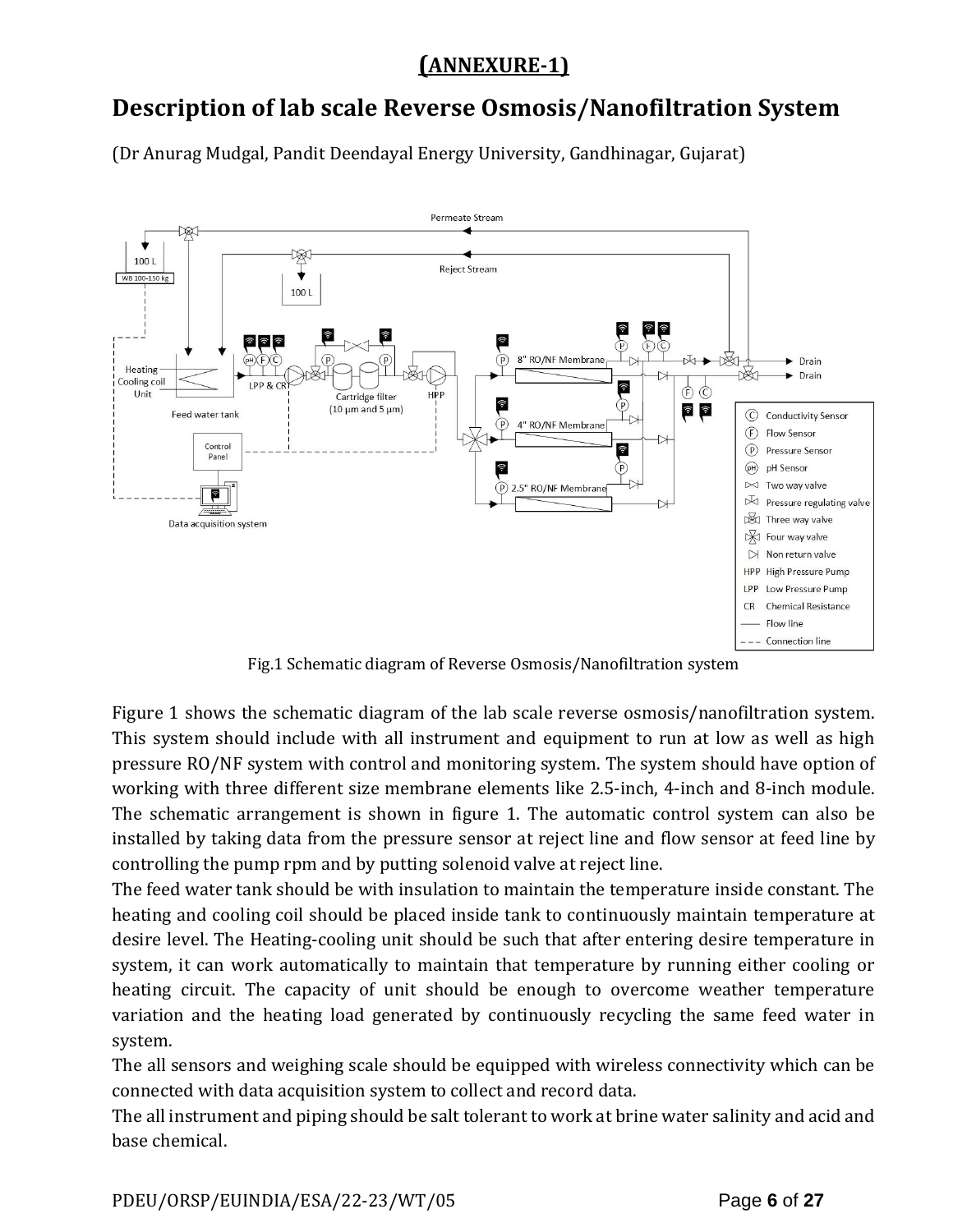

Fig.2 Schematic diagram of flat sheet/coupon based RO/NF testing kit.

Figure 2 shows the schematic diagram of the lab scale flat sheet/coupon based RO/NF skid P&ID. The feed pump should be a metering/diaphragm pump for precise flow rate at high and low pressure. The feed water goes into four series connected circular cell and pressure is regulated by control valve. The permeate is collected in four glass beaker having weighing scale to measure flux accurately. The flow and conductivity sensors are also kept at various point with wireless connectivity and data acquisition system to record data continuously. The automatic control system can also be installed by taking data from the pressure sensor at reject line and flow sensor at feed line by controlling the pump rpm/diaphragm length and by putting solenoid valve at reject line.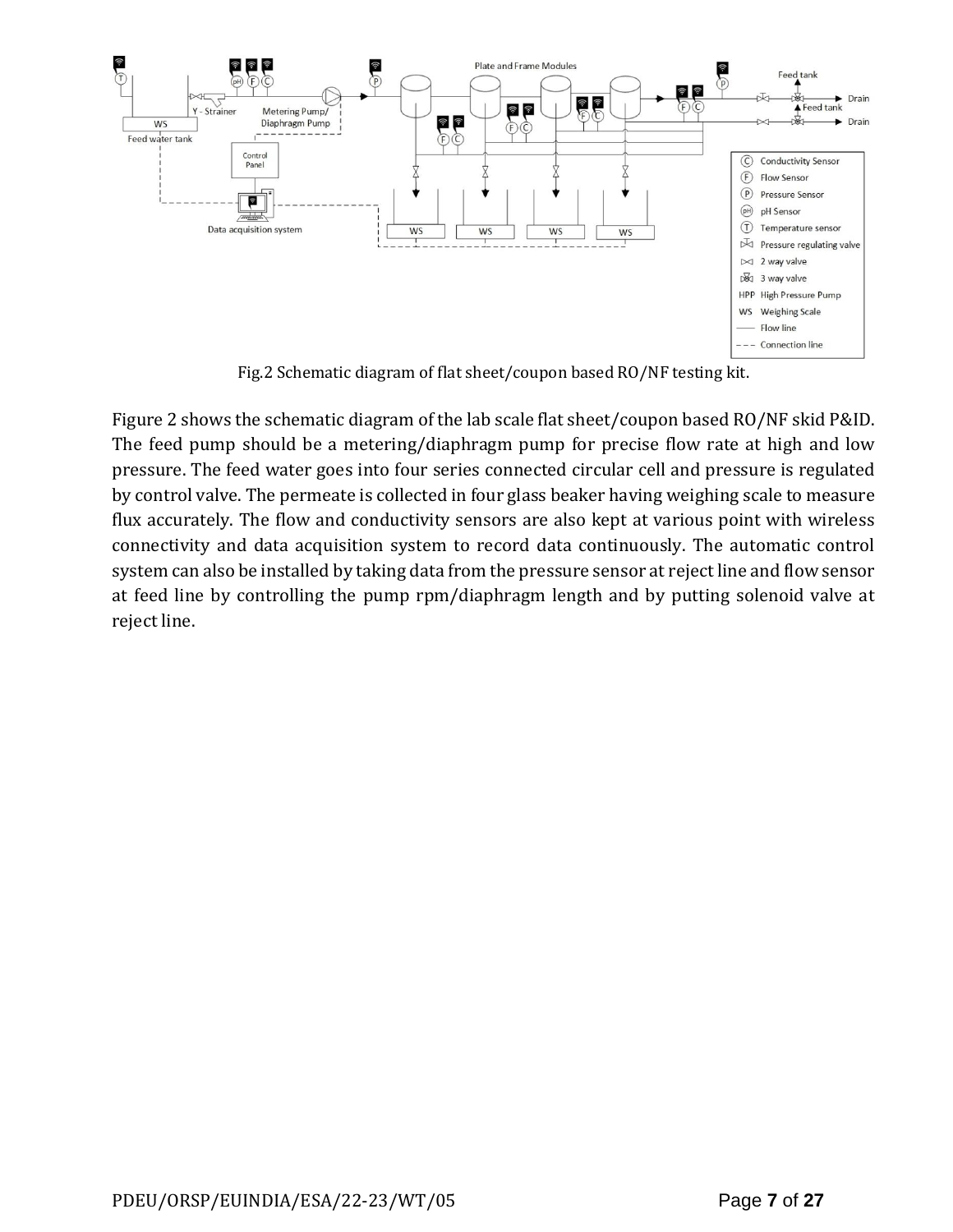#### PART-III

#### GENERAL COMMERCIAL TERMS AND CONDITIONS

#### DEFINATIONS:

- Tenderer/Supplier/Bidder: These terms are synonym and mean the firm who intends or who has submitted offer in response to this tender.
- Tender / Bid Document: means this tender document.
- PDEU: PANDIT DEENDAYAL ENERGY UNIVERSITY having it office at Raisan Village, Gandhinagar-382426 and includes it's successors and assignee.
- **1**1. The tenderer should thoroughly read all the clauses of the tender document before submitting the duly filled in Tender.

Tenderer shall place the following **ANNEXURES as FIRST EIGHT pages** of their Technical Bid in the following sequence.

| <b>FIRST PAGE</b>   | <b>ANNEXURE-1</b>   |
|---------------------|---------------------|
| <b>SECOND PAGE</b>  | <b>ANNEXURE - 2</b> |
| <b>THIRD PAGE</b>   | <b>ANNEXURE - 3</b> |
| <b>FOURTH PAGE</b>  | <b>ANNEXURE - 4</b> |
| <b>FIFTH PAGE</b>   | <b>ANNEXURE - 5</b> |
| <b>SIXTH PAGE</b>   | <b>ANNEXURE - 6</b> |
| <b>SEVENTH PAGE</b> | <b>ANNEXURE - 7</b> |
| EIGHTH PAGE         | <b>ANNEXURE - 8</b> |

**2** SUBMISSION OF BID DOCUMENT:

PDEU follows two bid systems. Tenderer shall submit two separate bids viz.

- a) Techno Commercial Bid (Technical Bid) and
- b) Price Bid as under.
	- (a) Technical Bid: This shall be in sealed envelope. It shall be super scribed

It shall contain the following

(i) Eight pages as mentioned in condition 1 above and

TENDERERS SHOULD FURNISH THE FOLLOWING DETAILS:

[1] Technical Specifications(Part-II) and General Term & Conditions(Part –III) of Tender Document Duly Sign on each page by Authorized Signatory as token of his acceptance.

[2] Audited Accounts of last three years of the firm.

[3] Performance reports if any.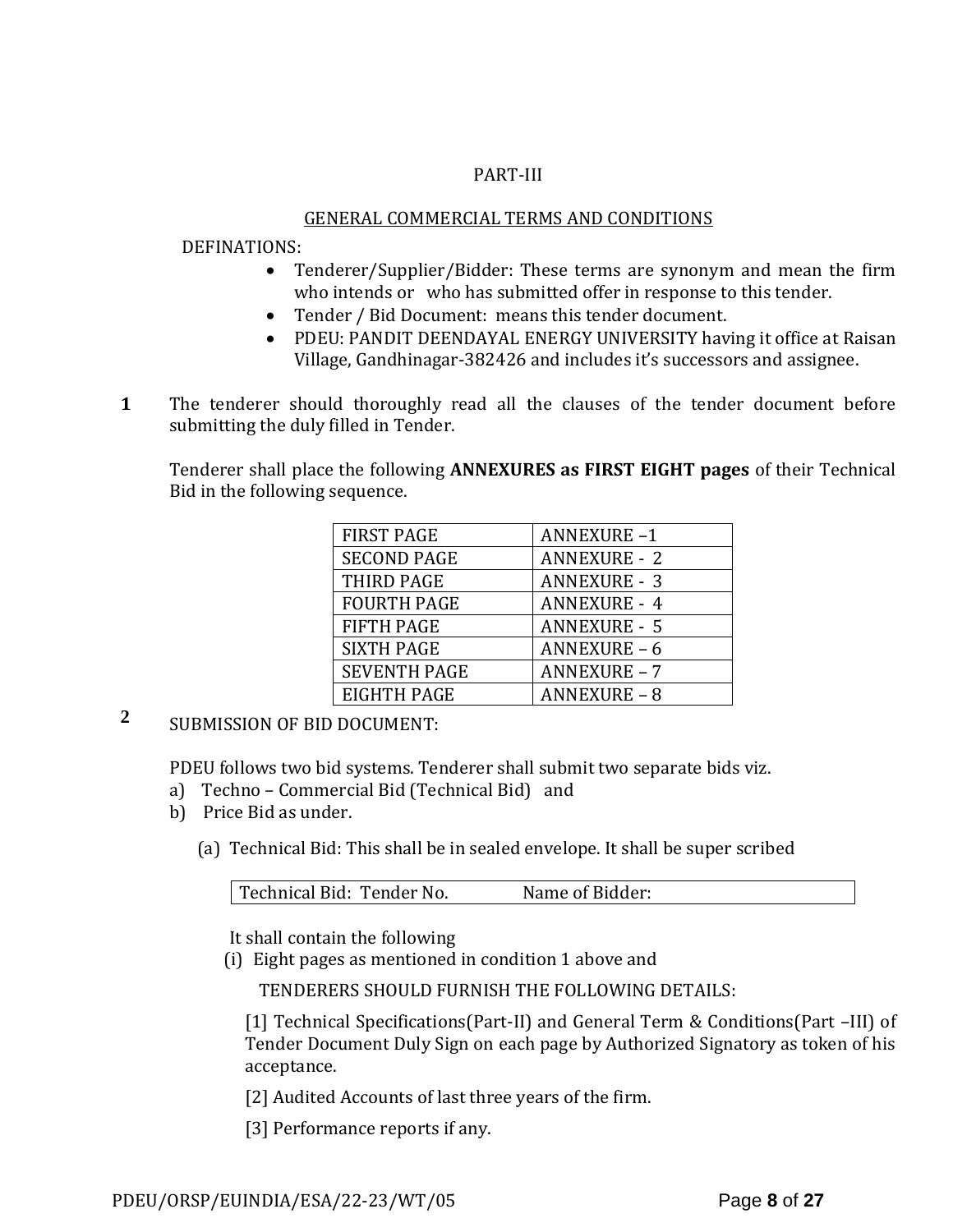- [4] Consent letter from their principals to manufacture such items.
- [5] All the testing equipment MUST have been calibrated up to date.
- [6] List of customers
- (ii) All the information and supporting documents for (i) above
- (iii) Details, Documents, Literature, certificates etc. for the equipment / Material offered.
- (b) Price Bid: This shall be in sealed envelope.

It shall contain offer price in the form specified in the tender document as Schedule- 'B'. The Printed Price list or price in different format will render the offer liable for rejection. It shall be super –scribed as:

| Price Bid:<br>Tender No.: | Name of Bidder: |
|---------------------------|-----------------|
|---------------------------|-----------------|

c) EMD Envelope: This envelop shall contain the following:

Demand draft or Bank Guarantee, as the case may be, for EMD supporting document, as mentioned hereof, if bidder seeks exemption in EMD It shall be super – scribed as :

| <b>EMD Envelop:</b> | Tender No.: | Name of Bidder: |
|---------------------|-------------|-----------------|
|---------------------|-------------|-----------------|

d) Main Envelope: This envelope shall contain envelop of Technical bid, envelop of EMD and Price Bid. It shall be super – scribed as :

| Main Envelop: | Tender No.: | Name of Bidder: |
|---------------|-------------|-----------------|
|               |             |                 |

The entire bid document (Main envelope mentioned above) should be submitted so as to reach this office not later than 02.00 P.M. on due Date as specified in the tender notice through RPAD / Speed post or Courier only

Incomplete bids and amendments and additions to bids after opening of the bids will be ignored out rightly.

The technical scrutiny committee of PDEU shall evaluate the techno-commercial view of the tender. PDEU reserves the right to open or not to open the price bid of the bidders on the basis of their past performance of their supplied materials.

The price bid of those who are techno-commercially acceptable shall only be opened.

#### **3** PRICE EVALUATION:

Normally no price preference shall be given on any account. All tenders will be evaluated on firm price end-cost basis; The parties however shall give the detailed break-up of the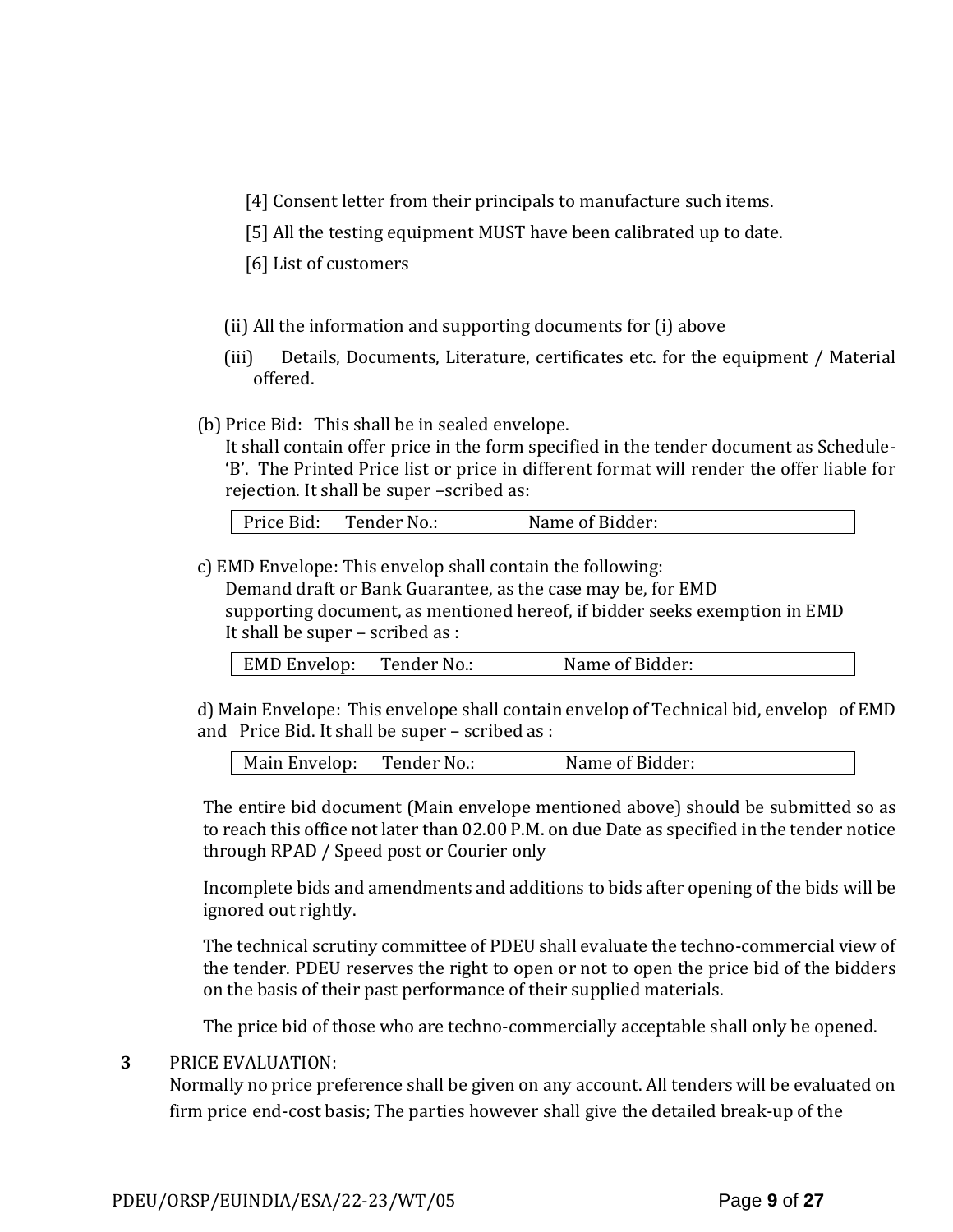end cost. If PDEU feels that there is lack of serious competition or for any other reasons, PDEU may negotiate with the bidder. PDEU's decision to accept any or all tenders shall be final and binding on all the parties. However, the DG of PDEU or the Authorized committee at its sole discretion reserves the right to negotiate with other tenderer in case the technical specification of some or all products are found to be superior.

**4** EARNEST MONEY DEPOSIT: (E.M.D.)

E.M.D. is payable @1% of the value of the items offered. The EMD is payable by Demand Draft, of any Nationalized Banks, drawn in favor of the PANDIT DEENDAYAL ENERGY UNIVERSITY, payable at Ahmedabad. If the amount of EMD is more than Rs. 25000/- the same can be paid by an irrecoverable Bank Guarantee from any nationalized Bank in a standard format prescribed by PDEU (Format given in this tender document).

**5** DELAYED AND LATE TENDERS:

No Tender shall be accepted / opened in any case which are received after due date and time of the receipt of tender irrespective of delay due to postal services or any other reasons and PDEU shall not assume any responsibility for late receipt of tender. Any correspondence in this matter will not be entertained.

**6** PRICES:

The details of the price shall be given in Price Bid (Schedule-B) only and nowhere else. Prices quoted shall be FIRM and on F.O.R. Destination basis (i.e. PDEU,Gandhinagar). However, the Tenderer should indicate in the Price Bid, the break-up of Unit F.O.R. Destination Prices with break-up of Unit Ex-works price ,Excise duty, GST, Custom Duty, average freight, packing charges, and Insurance Charges. Tenderer should quote the Freight as well as Insurance Charges both separately as shown in price bid. Please note that payment of excise duty will be made only on Ex-Work prices. Also, please mention rate of Excise duty. If this is not specifically mentioned then PDEU will have the option to take the prices as exclusive of taxes and duties (at maximum slab rates) for the evaluation of the tenders.

The Tenderer should invariably indicate the total unit end cost price considering all their costs / calculations in the Price bid itself for each item and all sub-items if any. This is mandatory. Cost components hidden / furnished elsewhere will not be considered and will be ignored out-rightly.

Only for Traders - Tender:

[i] In case of a trader-tender, if the quotation is furnished for all inclusive rates and the rates of taxes and duties are indicated without indicating the amount, in such cases, the price is eligible for statutory variation.

[ii] Where the trader-tender quotes all inclusive rates without indicating the rate of Taxes and Duties included in the quoted price, the price is not eligible for any statutory variation.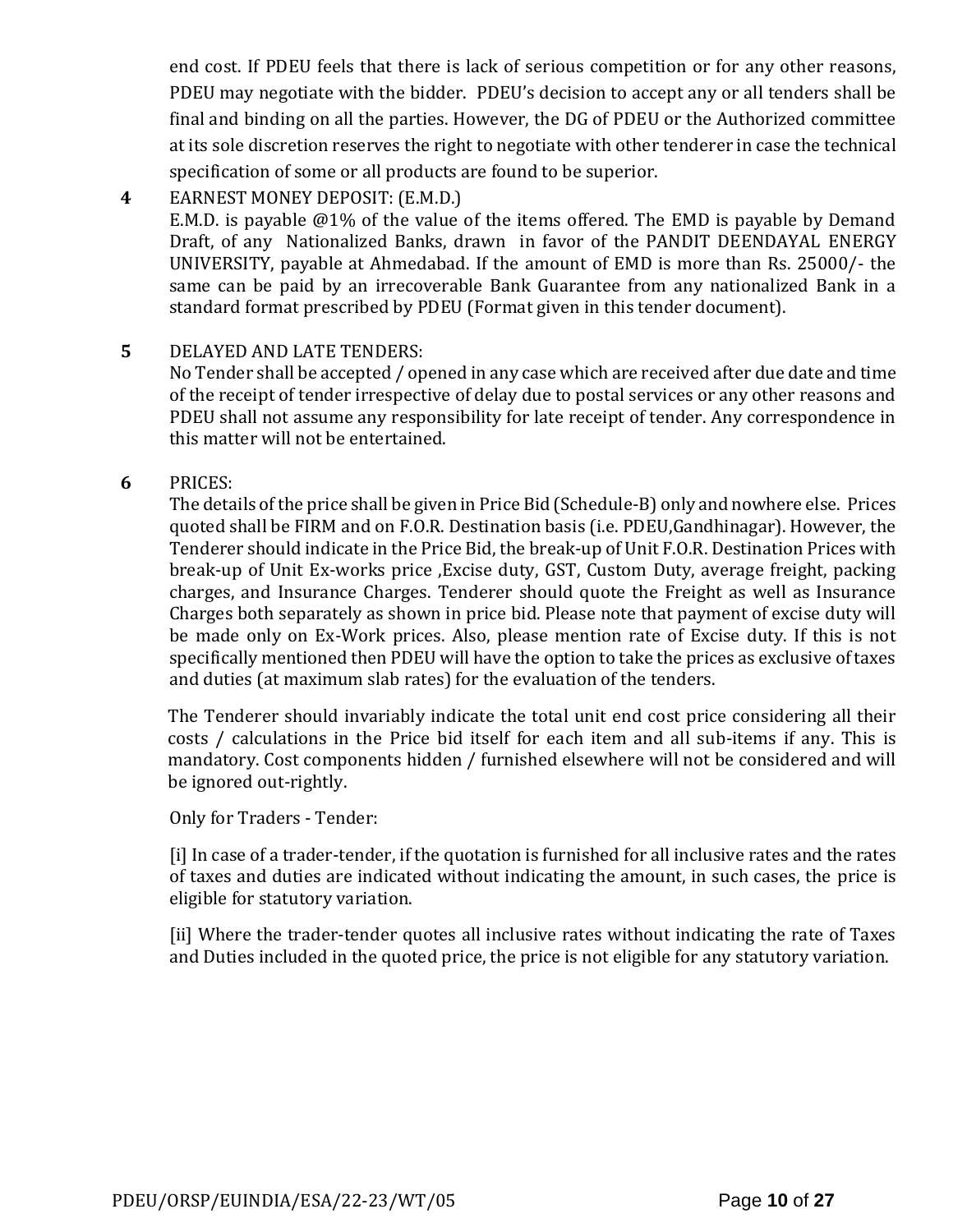### **7** REFUND / FORFIETURE OF E.M.D

EMD will be forfeited if (i) the tender, it covers, is withdrawn during the validity of the offer or (ii) the Tenderer fails to furnish / deposit the Performance Guarantee towards Execution Period (security deposit).

EMD of the unsuccessful tenderer's will be returned without intimation within 60 days of placing of the order to the successful Tenderer subject to the unsuccessful bidder returning the original receipt of the EMD together with the advance stamped receipt, to the Accounts Officer of PDEU.

EMD will be returned to the successful bidders, only on their submission of performance guarantee towards execution period against order released to them.

**8** PERFORMANCE GUARANTEE (PG) TOWARDS EXECUTION PERIOD: (i.e. SECURITY DEPOSIT):

Successful tenderers will be required to pay an amount equivalent to 10% (Ten) of the value of the purchase order as Performance Guarantee (Security Deposit) within 10 days from the date of the purchase order failing which the purchase order is liable to be cancelled at the cost and the risk of the successful Tenderer (at the discretion of PDEU).

I be paid by Demand Draft drawn in favour of PANDIT DEENDAYAL ENERGY UNIVERSITY payable at Ahmedabad or in the form of Bank Guarantee from Nationalized Bank if the amount is more than Rs.35,000/-.

The Bank Guarantee will be executed on the standard form prescribed by PDEU as APENDIX - I.

The Bank Guarantee so furnished should have clear one time validity till the completion of the order in all respects. Bank Guarantee for Interim period will not be acceptable. If by any reasons the supply period is extended then the supplier shall undertake to renew the Bank Guarantee at least one month before the expiry of the validity failing which PDEU will be free to encash the same.

The successful bidder/s shall have also to furnish PG (as specified here of) for the contract value towards warranty / guarantee period separately as applicable as per tender conditions.

Performance Guarantee towards Execution Period (Security Deposit) will be returned on successful completion of the Order and only after the Performance Guarantee towards warrantee/guarantee, as mentioned above, is submitted.

## **9** VALIDITY OF THE OFFERS:

The offers shall to be kept valid for a period of 180 days from the date of opening of technical bids. In case the finalization of the tender is likely to be delayed, the tenderers will be asked to extend the same without change in the prices or any terms and conditions of the offer. If any change is made, original or during the extended validity period, the offers will be liable for outright rejection without entering into further correspondence in this regard and no reference will also be made.

#### **10** TRUCK RECEIPT (T.R) / AIRWAY BILL (A.B) All the Goods should be dispatched freight paid and the A.B / T.R should be forwarded directly to PDEU Office at Raisan Village, Gandhinagar. The demurrage charges, if any, paid by the PDEU due to delay in informing PDEU or any other reason attributable to supplier,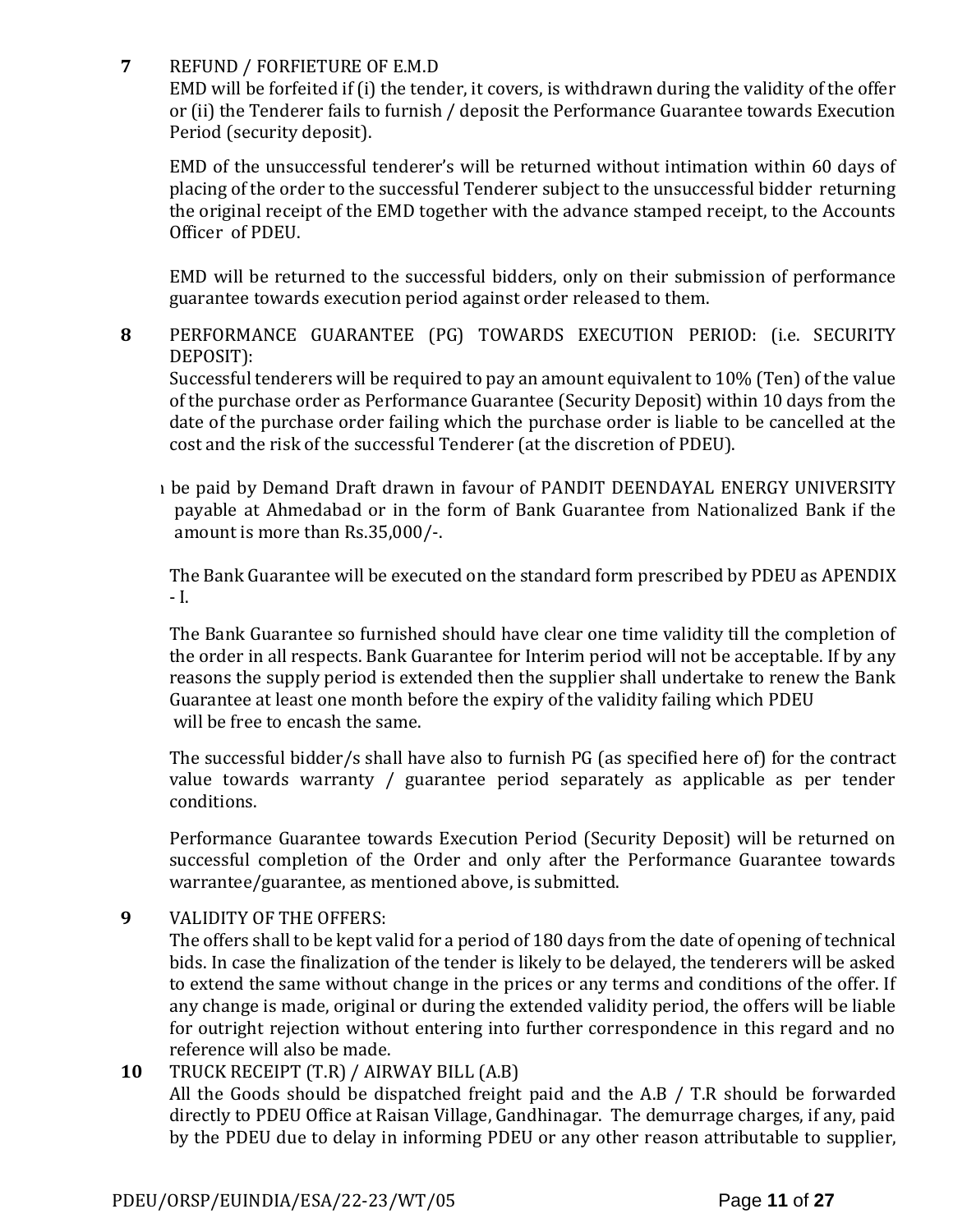will be deducted from his bill. It is essential that packing notes and invoices are furnished in respect of every consignment.

The supplier will be responsible for any damages / shortage claim rejected by the respective Authorities for want of a clear A.B / T.R.

Materials may be dispatched by any convenient mode of transport and up to PDEU i.e. F.O.R Destination.

**11** PACKING AND FORWARDING CHARGES:

The prices shall be inclusive of packing & forwarding charges. The Materials should be strongly and adequately packed to ensure safe arrival at destination. The materials dispatched from overseas by Air / Shipping should be packed such that it can withstand rough handling and possible corrosion due to exposure to salt laden atmosphere, salt spray or open storage. All packing must be clearly marked with order Number and consignee's name and address.

**12** TRANSIT INSURANCE:

All the materials will be required to be supplied up to Destination against all transit risks, such as damage, loss, theft, fire, etc. The insurance period shall cover 15 days after the date of receipt of materials at site to enable PDEU to check up stores fully. The suppliers will be responsible for free replacement of such stores which have been received short, damaged or broken within 15 days.

The cost of damaged, defective stores materials will however be deducted from the bills of the suppliers and will be refunded only after replacement thereof. It will be the responsibility of the supplier to lodge claim against the insurance on receiving necessary advice from PDEU.

**13** ACCEPTANCE OF STORES:

The equipments/ materials to be supplied against this tender are subject to their acceptance by PDEU or any other Officer deputed for this purpose.

**14** UNLOADING:

Unless specified otherwise in the purchase order, Unloading of the materials shall be arranged by PDEU.

**15** STATUTORY VARIATION:

Any statutory increase or decrease in the taxes and duties subsequent to the offer under this tender if it takes place within the original contractual delivery date will be to PDEU account subject to the claim being supported by documentary evidence. No increase due to such variation shall be allowed for the portion of the delivery after the original contractual delivery date. However, if any decrease takes place after the contractual delivery date, the advantage will have to be passed on to PDEU.

- **16** PAYMENT TERMS :
	- A. In case of Domestic(i.e. Indian) Supplier the payment Terms as Under :-
		- 70% of Payment only after proper verification of the delivered equipments by the vender.
		- Remaining 30% Payment of invoice value within one month on successful installation, Commissioning and training.
	- B. In case of Foreign Supplier the Payment Terms is as Under :-
		- 90 % payment through Irrevocable Letter of Credit.
		- 10 % payment through Wire Transfer within 5 (five) Working Days after the date of Successful Commissioning and Installation of the System.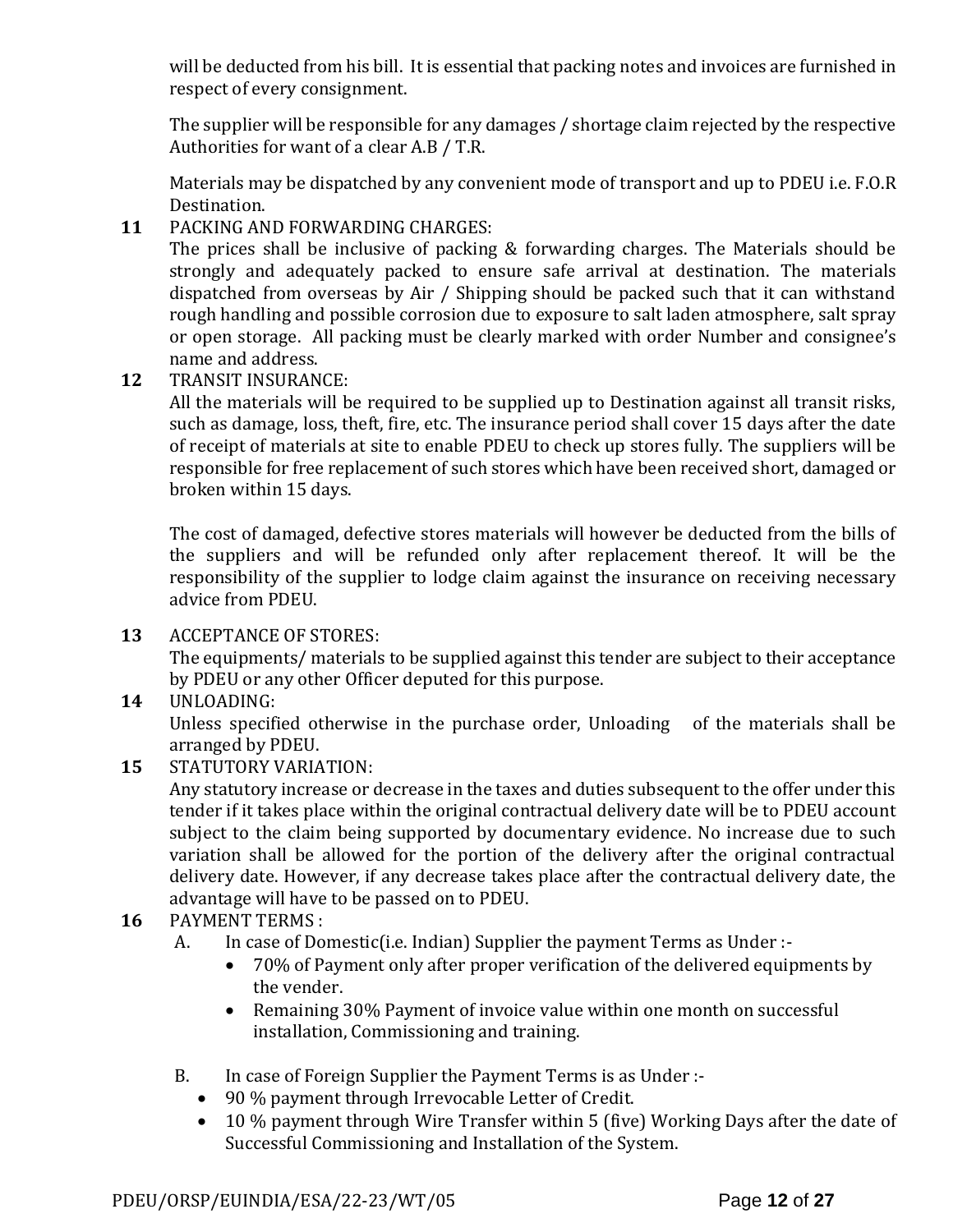OR

- 90% payment will be released through wire Transfer within 5 (five) Working Days after receipt of the material.
- 10% payment will be released through Wire Transfer within 5 (five) Working Days after the date of Successful Commissioning and Installation of the System. OR
- 100 % through Wire Transfer within 5 (five) Working Days after the date of Successful Commissioning and Installation of the System.
- Installation: All arrangement for installation must be made by concern Vender.

## **17** REPEAT/ADDITIONAL ORDERS:

PDEU reserves the right to place repeat order / additional order on the successful tenderers up to 25% of the original quantity of the P O at the same prices, terms and conditions stipulated in the original contract during three months from the date of Purchase Order.

## **18** DELIVERY PERIOD:

The Tenderers will have to quote a firm delivery period subject to the force Majeure conditions as accepted by PDEU. Tenderer should mention their delivery period. Time being the essence of this tender, delivery period shall be strictly adhered to. Delay in execution of order on account of any reasons will be subject to levy of penalty.

#### **19** PENALTY FOR LATE DELIVERY:

In case, the materials are not delivered within the period stipulated in the order, penalty shall be levied at ½% per week on the prices (End cost excluding taxes) subject to maximum 10% reckoned on the value of late delivered supplies.

Due consideration will be given to waive levy of penalty for the reasons absolutely beyond suppliers control for which documentary evidence will have to be provided. The request for extension in delivery giving reasons and supporting documents shall have to be made available within one month on completion of the supply, and no request to waive levy of penalty will be entertained / reviewed during the execution of order.

#### **20** EXTENSION IN CONTRACTUAL DELIVERY DATE:

It will be supplier's responsibility to ensure that goods are delivered within the stipulated delivery period. However, if PDEU may consider extension of delivery period with or without statutory variations, for the reasons beyond the control of the tenderer and subject to the Penalty as mention hereof.

Such extension will be subject to the following conditions.

[a] No increase in price on account of any statutory increase in or fresh imposition of customs duty, excise duty, GST or on account of any other tax or duty shall be admissible on the material delivered after the original contractual delivery date.

[b] Notwithstanding any stipulation in the contract for increase in price on any other ground, no such increase which has become effective on or after the contractual delivery date shall be admissible on material delivered after the original contractual delivery date.

[c] Nevertheless, PDEU shall be entitled to the benefit of any decrease in price on account of reduction in or remission of customs duty, excise duty, GST or on account of any other tax or duty or on any other ground as stipulated in the P.O., which takes place on or after the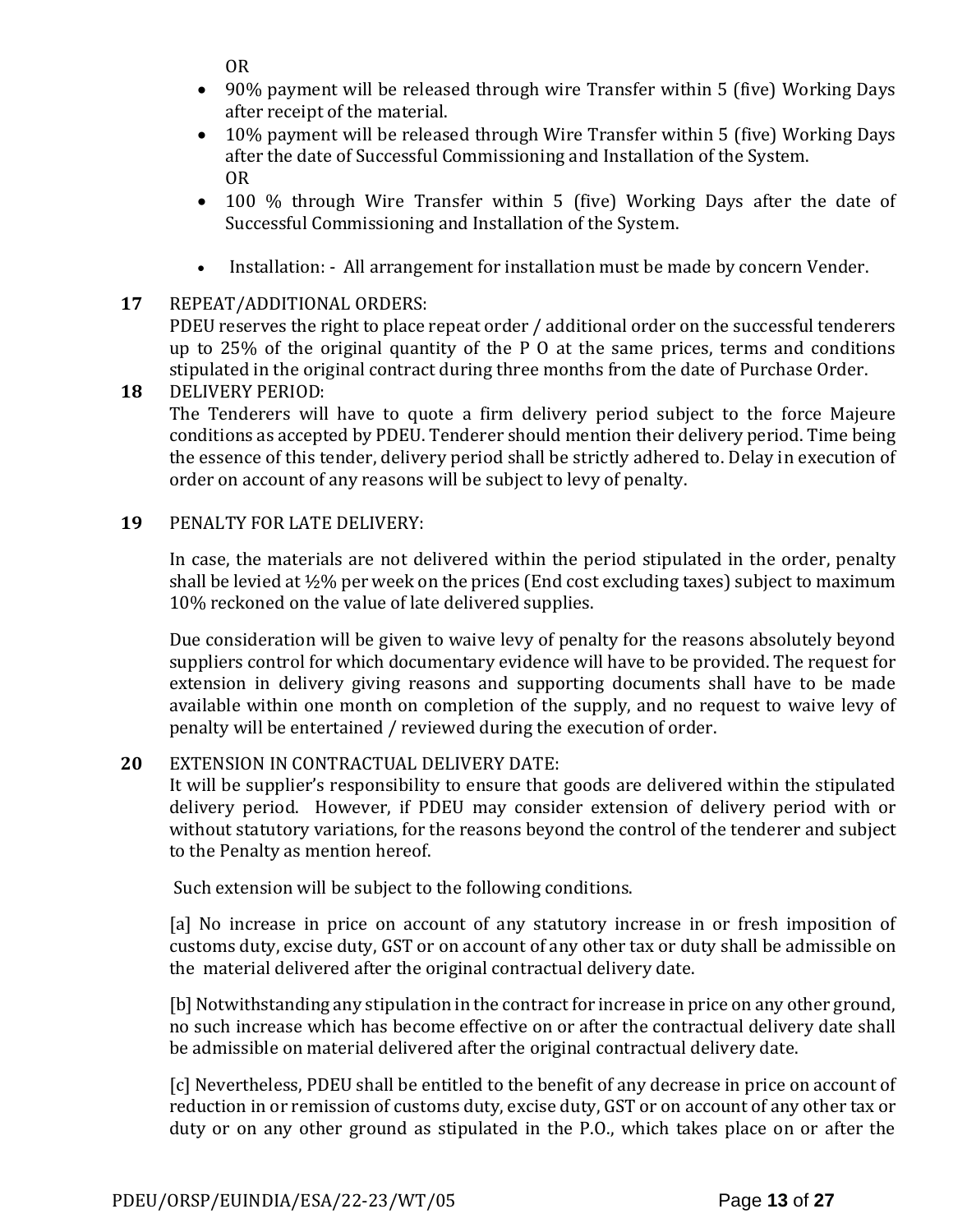contractual delivery date of the said P.O. for the material delivered after the original contractual delivery date.

## **21** REPLACEMENTS OF GOODS BROKEN, DAMAGED OR SHORT:

In the event of any material or part thereof found broken or damaged or received short during transit or during installation or Commissioning or testing at site, before commissioning in service the suppliers shall replace the same free of cost. However, PDEU will recover amount equivalent to the cost of such damaged / broken / short supplied materials and will repay when actual replacement is given.

- **22** POST TENDER CORRESPONDENCE / ENQUIRIES: The Tenderer will refrain from pursuing / canvassing the matter, directly or indirectly with any Office of PDEU as otherwise the same would amount to disqualification of the tender.
- **23** PDEU shall have the right to make any changes, additions / deletions or modifications in any terms / conditions or quantity of the tender and / or specifications as may be deemed necessary by PDEU at its sole discretion at any time before the due date of opening of the tender.
- **24** PDEU does not accept the printed conditions of any Tenderer. It will be ignored without any reference; hence tenderers should withdraw such printed conditions if they have any. PDEU shall accept only unconditional tender.
- **25** If technical deviations furnished by the Tenderer are not agreeable to PDEU, the offers may be ignored. However it will be solely at discretion of PDEU to consider the technical deviations OR not for considering the Tenderer. No correspondences of the Tenderer will be entertained in this matter.
- **26** Please indicate whether the goods offered are first sale or second sale so as to determine the payment of GST.
- **27** Revision of prices or any commercial terms affecting the price after opening of technical bids shall not be considered and will be ignored.
- **28** Tenderers shall indicate the name of their partners of their manufacturing firm.
- **29** Tenderer should specifically mention in the offers the name of the Partners / Proprietor / Directors who is / are the signing authority.
- **30** GUARANTEE:

If the goods, stores and equipments found defective due to bad design or workmanship the same should be repaired or replaced by the tenderer free of charge if reported within 24 months of their receipt at site or 12 months from the date of commissioning of equipments whichever is earlier. Tenderer will be responsible for the proper performance of the equipments / materials for the respective guarantee period.

#### **31** APPROVAL: The goods shall be subject to the approval of PDEU after receipt of the Material at site.

**32** PDEU would prefer the offers from manufacturers directly. All the manufacturers should quote for those items, which are actually manufactured at / rolled by their plants. This should be strictly adhered.

PDEU reserves the right to inspect, suppliers factory at any time during the currency of the contract in case order is placed on supplier and also to inspect manufactured material before testing / packing / dispatch.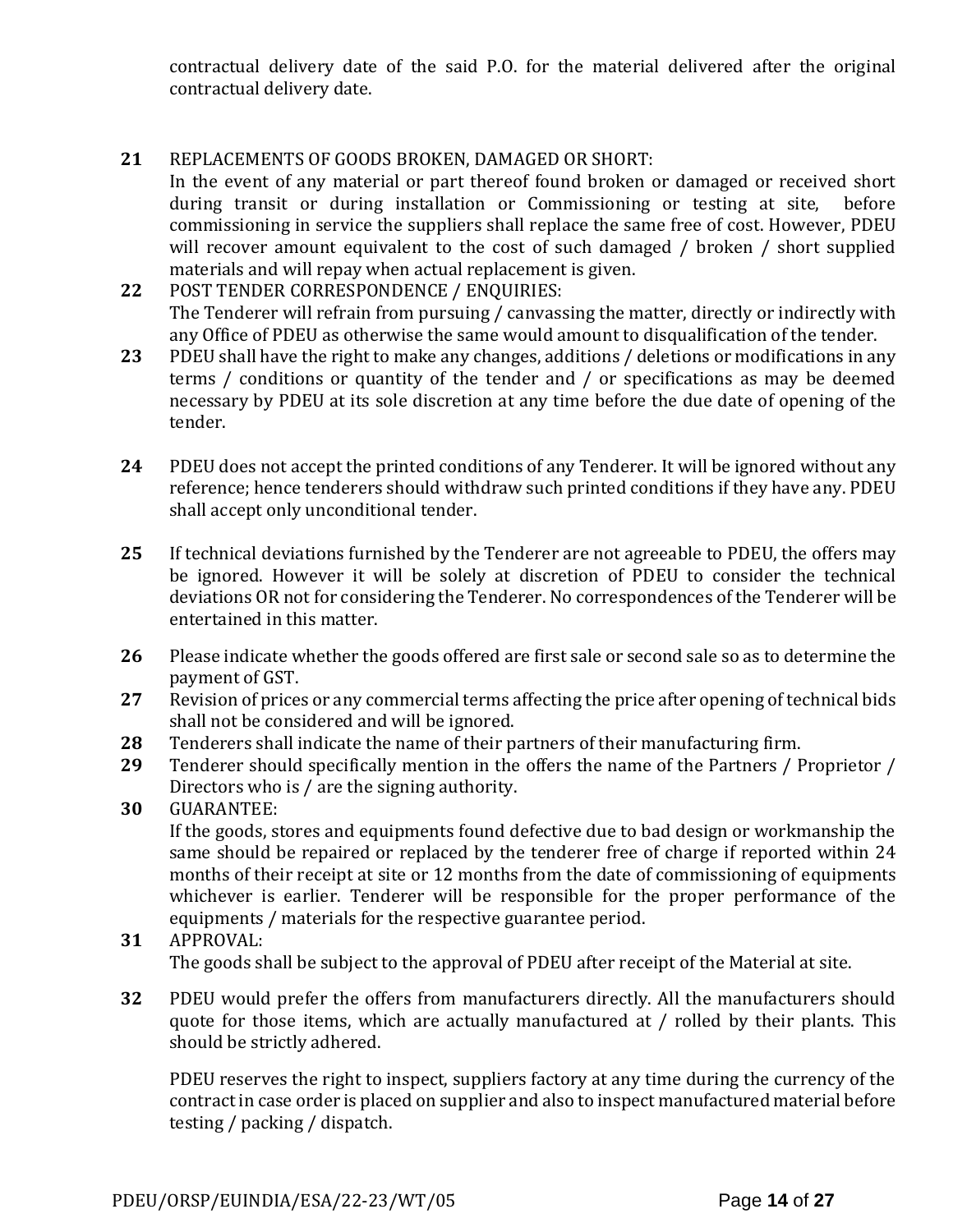**33** If in any company, the interest of any employee of the PDEU. or his relative as defined in Section VI of the Company's Act. 1956, is 10% or more, PDEU will not deal with such company at all. Tenderer therefore, must specifically disclose this fact in his technical Bid. Non-disclosure of such facts would disqualify the Tenderer for further dealing with PDEU.

## **34** TERMINATION OF CONTRACT:

In case, the supplier fails to deliver the stores / materials / equipments or any consignment thereof within contractual period of delivery or in case the stores are found not in accordance with prescribed specification and/or the approved sample, PDEU shall exercise its discretionary power as under:

[a] To recover, from the supplier as agreed, by way of penalty clause above,

or

[b] To purchase from elsewhere, after giving notice of 15 days to the supplier, on his account and his risk

or

[c] To cancel the contract.

or

[d] PDEU at any time terminate the contract by giving written notice to the qualified Bidders/Tenderer without compensation to the qualified tenderer, if he become bankrupt or otherwise, insolvent or in case of dissolution of firm or winding up of company provided that such termination will not prejudice or effect any right of action or remedy which has thereafter to the University.

In the event of the risk purchase of stores of similar description, the opinion of PDEU shall be final. In the event of action taken under clause (a) or (b) above, the supplier shall be liable to pay for any loss which PDEU may sustain on this account

Further, "PDEU" reserves the right to terminate the Contract (i.e. Purchase order) at any time, without assigning any reasons, whatsoever, by giving a notice or not less than period of ONE month. Suppliers will not be entitled for any compensations / damages / losses, refund by PG whatsoever, on account of such termination of the Contract."

#### **35** ARBITRATION:

All questions, disputes or differences whatsoever which may at any time arise between the parties to this agreement touching the agreement or subject matter thereof, arising out of or in relation to there and whether as to construction or otherwise shall be referred to the decision of the Sole Arbitrator, appointed by the PDEU, for that purpose, who shall be a retired High Court Judge or retired District and Sessions Judge, and the decision of the said Arbitrator shall be final and binding upon the parties. Reference to the arbitration shall be governed by the provisions of Indian Arbitration & Conciliation Act. 1996 as amended from time to time and the rules made there under.

#### **36** JURISDICTION:

All questions, disputes or differences arising under, out of or in connection with the Tender / Contract shall be subject to the exclusive jurisdiction of Ahmedabad court.

- **37** If the tenderer is an Agent, he will have to give information and declare the name of the principal from which he will source the materials along with company's written confirmation about quality and backup performance guarantee. Only on getting complete information from Agent, such offer, if found suitable, shall be considered.
- **38** PDEU reserves the right to cancel any or all the offers / bids or to accept any offer without assigning any reasons.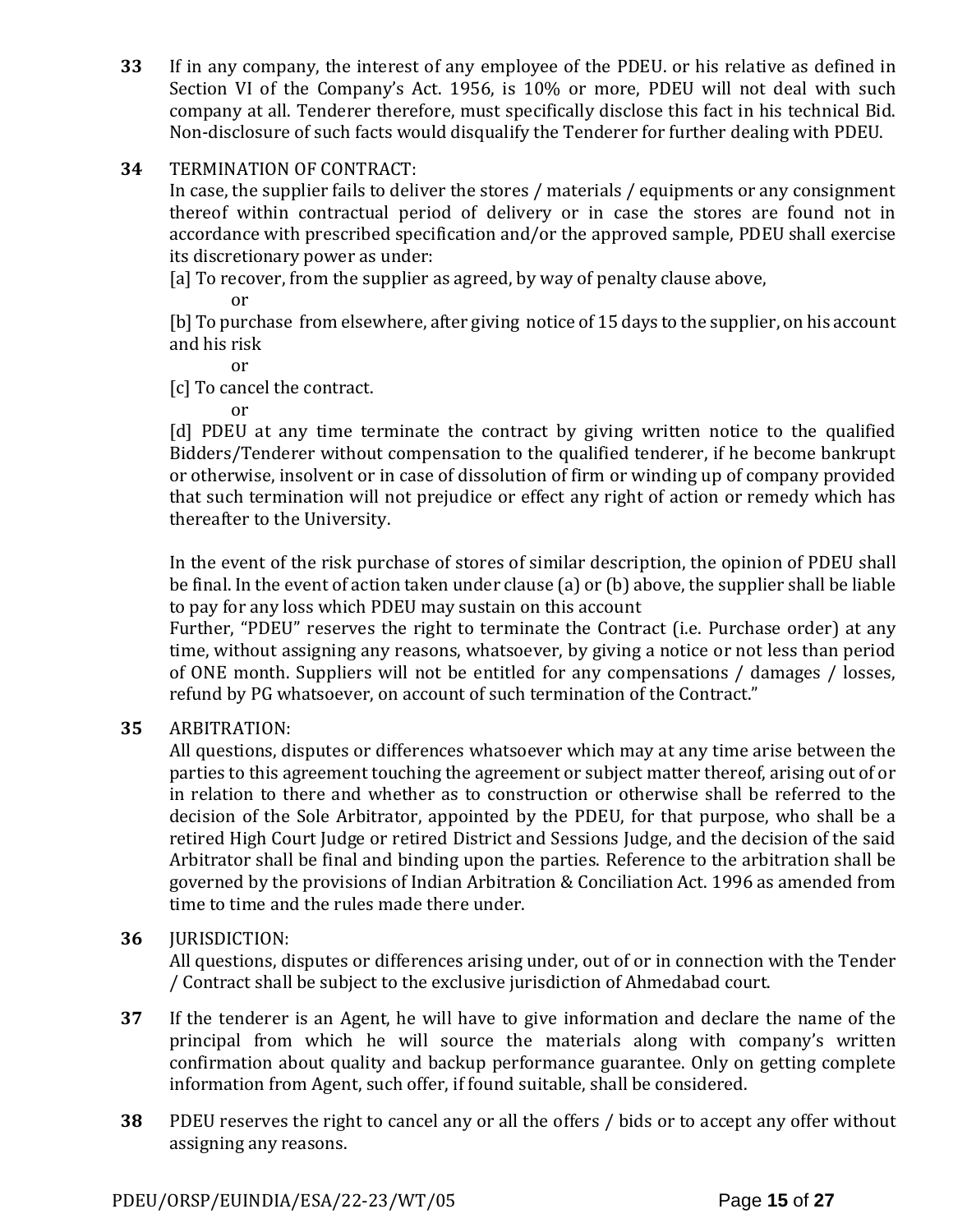In case PDEU finds that there is an attempt of cartel in the prices, PDEU reserves the right to consider or reject any or all the parties offers without assigning any reasons thereof.

- **39** PDEU reserves the right to increase or decrease the quantity against each item/s while placing the order.
- **40** The names of the Partners / Directors / Sole Proprietors and responsible person and his updated Address / Telephone, Fax Numbers etc. should be invariably mentioned in the Annexure provided for this purpose in this document.
- **41** The Tenderer should give in his offer, the full name and address with phone, Fax & mobile numbers of the Authorized Representative to do liaison work with PDEU on their behalf.
- **42** The tenderers should invariably write the name and address of the Company, both on sealed covers of EMD, Technical & Price Bids. The tender covers without the name and address will not be opened.
- **43** The tenderers are required to furnish the technical information and the Guaranteed technical particulars (GTP) along with company seal and signature of the Tenderer on each and every page / papers of the tender documents.
- **44** Tenderer should invariably fill up all the details of all the Annexure/s including the prices in the Price Bid Annexure of this tender document and should be duly signed by authorized signatories with their rubber stamp and along with Company's seal / stamp affixed on each paper.
- **45** If the Tenderer fails to pay the Security Deposit or defaults in execution of the orders placed or if PDEU suffers any financial loss due to this, then PDEU will be at liberty to adjust the amount from other orders of the same firm or by encashing the Bank Guarantee.
- **46** All the tenderers must ensure that all the relevant documents / papers submitted with the tender should be serially numbered, properly bounded / tied together and properly documented.
- **47** All the above points should be complied by the Tenderers. If not, tenders are likely to be ignored without making any further reference. **--------------------×--------------------------×-------------------------×------------------------×-------------**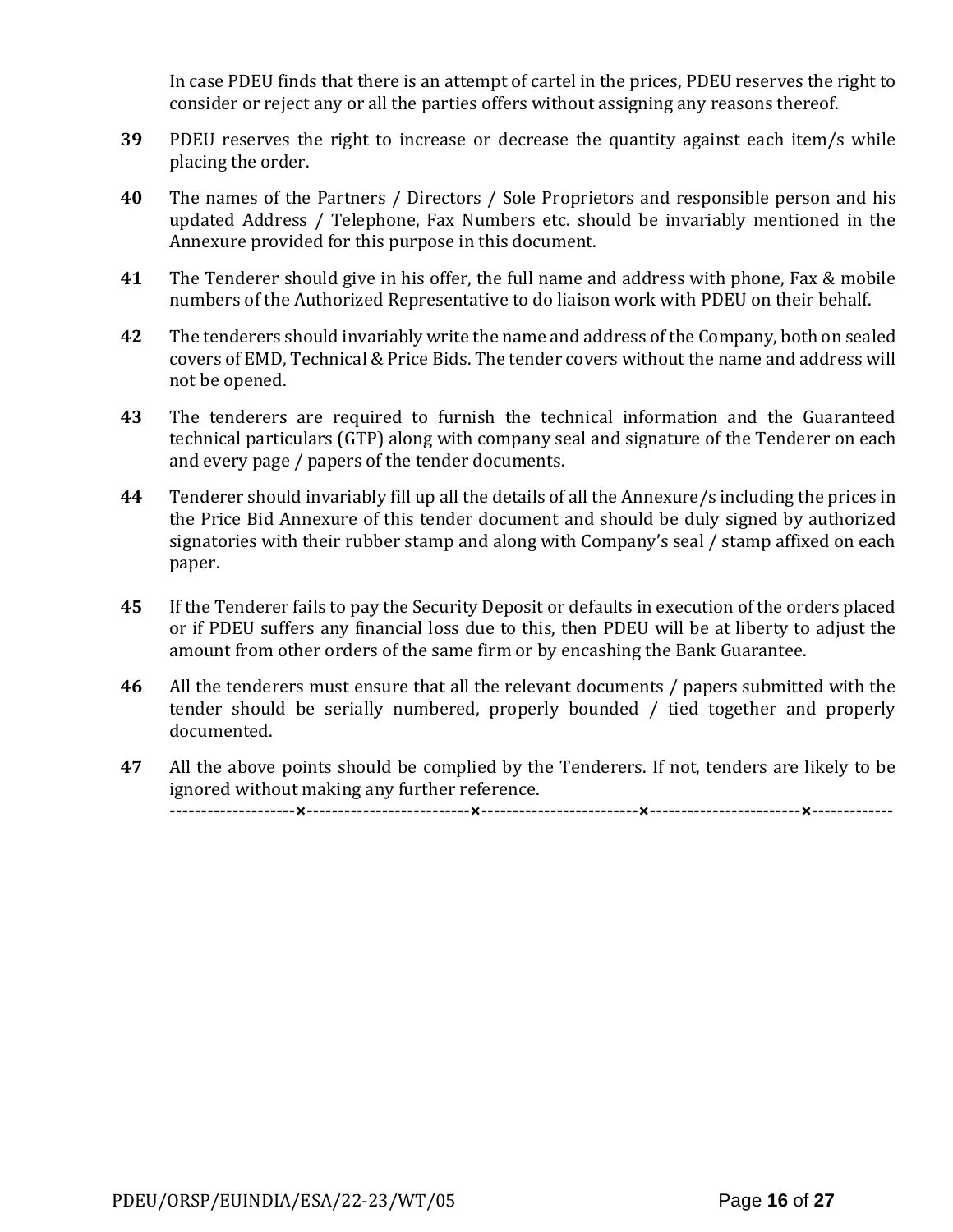#### E. M. D. BANK GUARANTEE FORMAT

FOR TENDER NO. PDEU /

## APPENDIX – I

## (BANK GUARANTEE ON NON-JUDICIAL STAMP PAPER OF Rs.100/-)

Messer's WHEREAS \_\_\_\_\_\_\_\_\_\_\_\_\_\_\_\_\_\_\_\_\_\_\_\_\_\_\_\_\_\_\_\_\_\_\_\_\_\_\_\_\_\_(Name & Address of the Firm) having their registered office at \_\_\_\_\_\_\_\_\_\_\_\_\_\_\_\_\_\_\_\_\_\_\_\_\_\_\_\_\_\_\_\_\_\_\_\_\_ (Address of the firms Registered office) (Hereinafter called the 'Tenderer') wish to participate in the tender No. \_\_\_\_\_\_\_\_\_\_\_\_\_\_\_ for \_\_\_\_\_\_\_\_\_\_\_\_\_\_\_\_\_\_\_\_\_\_\_\_\_\_\_\_\_ of (Supply/Erection/Supply & Erection Work) (Name of the material/equipment/Work) for\_\_\_\_\_\_\_\_\_\_\_\_\_\_\_\_\_\_\_\_\_\_\_\_\_\_\_ PANDIT DEENDAYAL ENERGY UNIVERSITY and WHEREAS a Bank Guarantee for (Hereinafter called the "Beneficiary") Rs.\_\_\_\_\_\_\_\_\_\_\_\_\_(Amount of EMD) valid till \_\_\_\_\_\_\_\_\_(Mention here date of validity of this guarantee which will be 4 (FOUR) months beyond initial validity of Tender's offer) is required to be submitted by the tenderer along with the tender.

We, \_\_\_\_\_\_\_\_\_\_\_\_\_\_\_\_\_\_\_\_\_\_\_\_\_\_\_\_\_\_\_\_\_\_\_\_\_\_\_\_\_\_\_\_\_\_\_\_\_\_\_\_\_\_\_\_\_\_\_\_\_\_\_\_\_\_\_\_

 (Name of the Bank and address of the Branch giving the Bank Guarantee) having our registered office at \_\_\_\_\_\_\_\_\_\_\_\_\_\_\_\_\_\_(Address of Bank's registered office) hereby give this Bank Guarantee No. \_\_\_\_\_\_\_\_\_\_\_\_\_\_\_ dated \_\_\_\_\_\_\_\_ and hereby agree unequivocally and Unconditionally to pay within 48 hours on demand in writing from the PANDIT DEENDAYAL ENERGY UNIVERSITY or any officer authorized by it in this behalf any amount not exceeding Rs. (Amount of E.M.D.), (Rupees \_\_\_\_\_\_\_\_\_\_\_\_\_\_\_\_\_(In words) to the said PANDIT DEENDAYAL ENERGY UNIVERSITY on behalf of the Tenderer.

We <u>Eigenberth (Name of the Bank)</u> also agree that withdrawal of the tender or part thereof by the tenderer within its validity or Non submission of Security Deposit by the Tenderer within one month from the date tender or a part thereof has been accepted by the PANDIT DEENDAYAL ENERGY UNIVERSITY would constitute a default on the part of the Tenderer and that this Bank Guarantee is liable to be invoked and encashed within its validity by the Beneficiary in case of any occurrence of a default on the part of the Tenderer and that the encashed amount is liable to be forfeited by the Beneficiary.

This agreement shall be valid and binding on this Bank upto and inclusive of \_\_\_\_\_\_\_\_\_\_\_\_\_\_\_\_\_\_\_\_(Mention here the date of validity of Bank) and shall not be terminable by notice or by Guarantee) change in the constitution of the Bank or the firm of Tenderer Or by any reason whatsoever and our liability hereunder shall not be impaired or discharged by any extension of time or variations or alternations made, given, conceded with or without our knowledge or consent by or between the tenderer and the PDEU.

NOT WITH STANDING anything contained hereinbefore our liability under this guarantee is restricted to Rs.\_\_\_\_\_\_\_\_\_\_(Amt. of E.M.D.) (Rupees \_\_\_\_\_\_\_\_\_\_\_\_\_\_\_\_\_\_\_\_\_\_\_\_\_\_\_\_\_\_\_\_\_\_\_\_\_) (In words). Our Guarantee shall remain in force till (Date of validity of the Guarantee). Place: Date:

Please Mention here Complete Postal Address of the Bank with Branch Code, Telephone and Fax Nos.

SIGNATURE OF THE BANK'S AUTHORISED SIGNATORY WITH OFFICIAL SEAL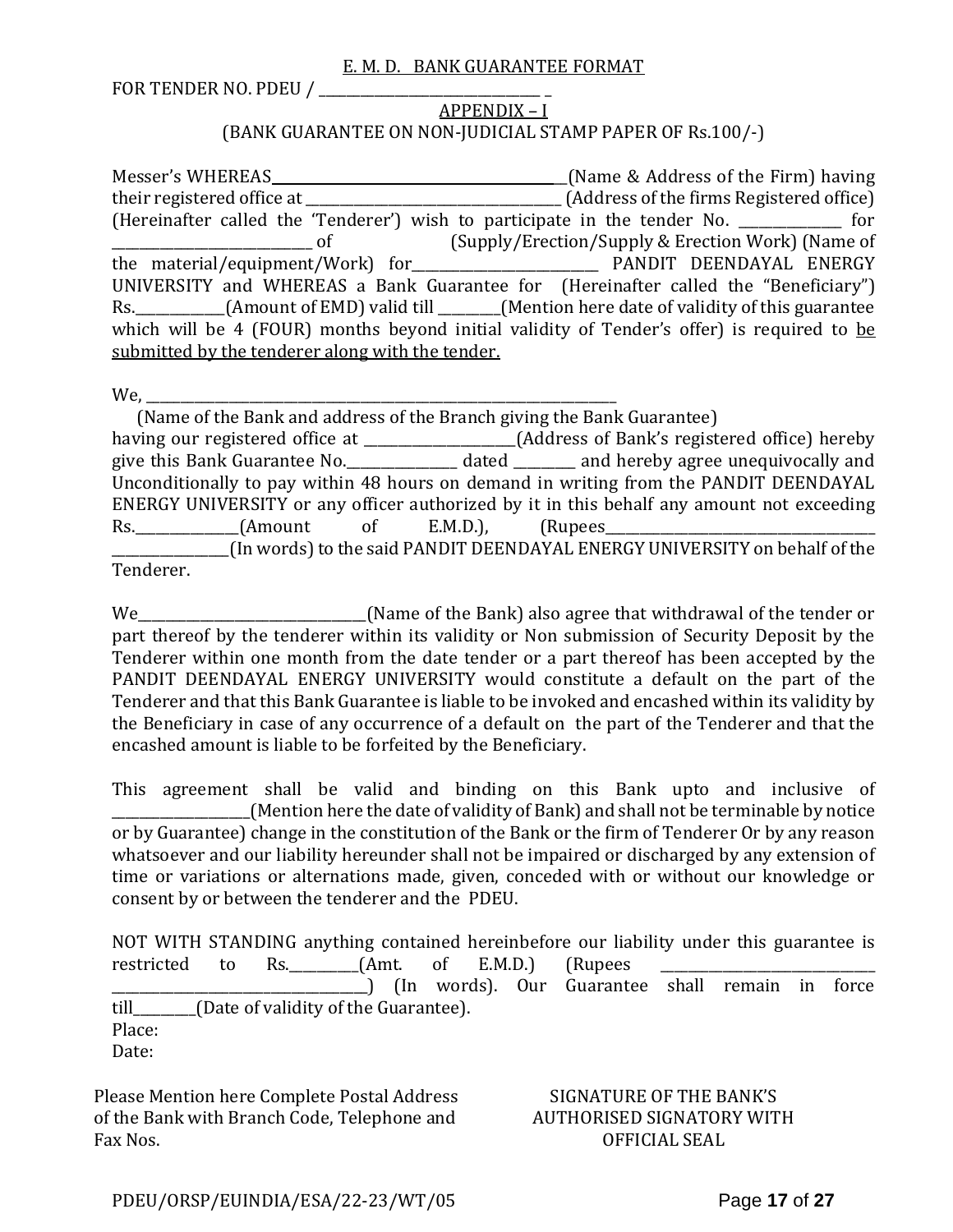#### ON STAMP PAPER OF RS.100/-

#### FORM OF BANKER'S UNDERTAKING

[For Performance Guarantees (PG) as per clause no.8 of commercial terms and conditions]

We, Bank of\_\_\_\_\_\_\_\_\_\_\_\_\_\_\_\_\_\_\_\_\_\_\_\_\_\_\_\_\_\_\_\_\_\_\_hereby agree unequivocally and unconditionally to pay within 48 hours on demand in writing from the PANDIT DEENDAYAL ENERGY UNIVERSITY. or any Officer authorized by it in this behalf any amount up to and not exceeding Rs.\_\_\_\_\_\_\_\_\_\_\_\_\_\_\_\_\_\_\_\_ (in words) Rupees\_

\_\_\_\_\_\_\_\_\_\_\_\_\_\_\_\_\_\_\_\_\_\_\_\_\_\_\_\_\_\_\_ to the said PANDIT DEENDAYAL ENERGY UNIVERSITY on behalf on  $M/s$ .

who have entered into a contract for the supply/works specified below:

P.O.  $(A/T)$  No.  $\qquad \qquad \text{dated}$  .

This agreement shall be valid and binding on this Bank upto and inclusive of and shall not be terminable by notice or by change in the constitution of the Bank or the firm of Contractors / Suppliers or by any other reasons whatsoever and our liability hereunder shall not be impaired or discharged by any extension of time or variations or alterations made, given conceded or agreed, with or without our knowledge or consent, by or between parties to the said within written contract.

"NOTWITHSTANDING" anything contained herein before our liability under this guarantee is restricted to Rs.

(Rupees<br>The contract of the contract only). Our guarantee shall remain in force until

Place: Date:

\_\_\_\_\_\_\_\_\_\_\_.

| Please Mention here Complete Postal   | SIGNATURE OF THE BANK'S            |
|---------------------------------------|------------------------------------|
| Address of the Bank with Branch Code, | AUTHORISED SIGNATORY WITH OFFICIAL |
| Telephone and Fax Nos.                | ROUND SEAL                         |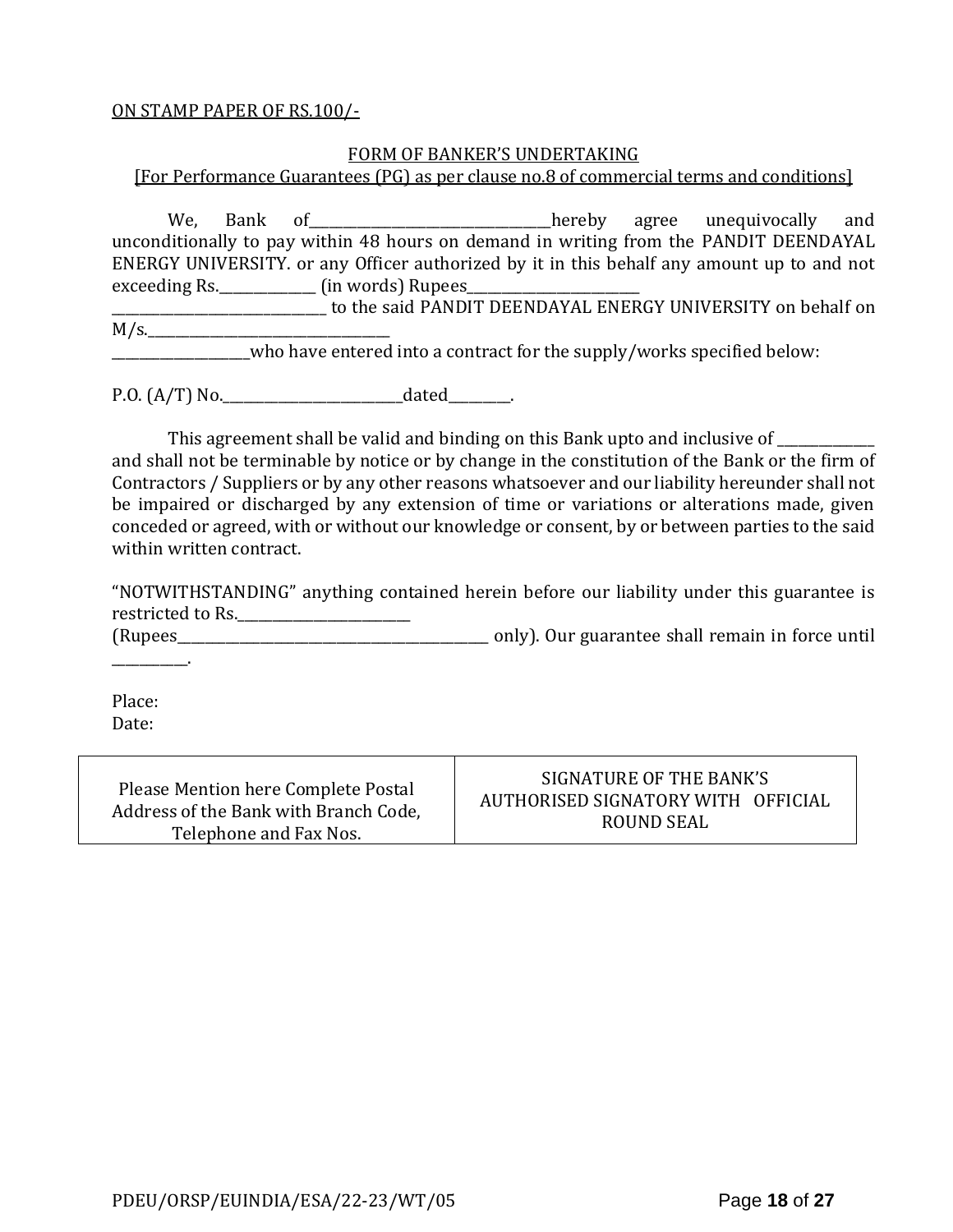#### ANNEXURE – 1

I / WE, confirm that following documents are attached with the technical bid of the offer and should be placed as a First page of offer**.**

| Sr.<br>N <sub>o</sub> | <b>Details</b>                                                  | <b>Confirmation</b><br>(Tick $\sqrt{$ any one) |
|-----------------------|-----------------------------------------------------------------|------------------------------------------------|
| $\mathbf{1}$          | Firm's details as per "Annexure -2"                             | YES / NO                                       |
| $\overline{2}$        | "Annexure-3"                                                    | YES / NO                                       |
| 3                     | Delivery schedule as per "Annexure-4"                           | YES / NO                                       |
| 4                     | Past experience details as per "Annexure-7"                     | YES / NO                                       |
| 5                     | PDEU technical specification duly signed and with seal of firm. | YES / NO                                       |
| 6                     | Technical & Commercial Deviation- "Annexure-6"                  | YES / NO                                       |
| 7                     | Experience Certificate-"Annexure-7"                             | YES / NO                                       |
| 8                     | Conformation of Tender Condition-"Annexure-8"                   | YES / NO                                       |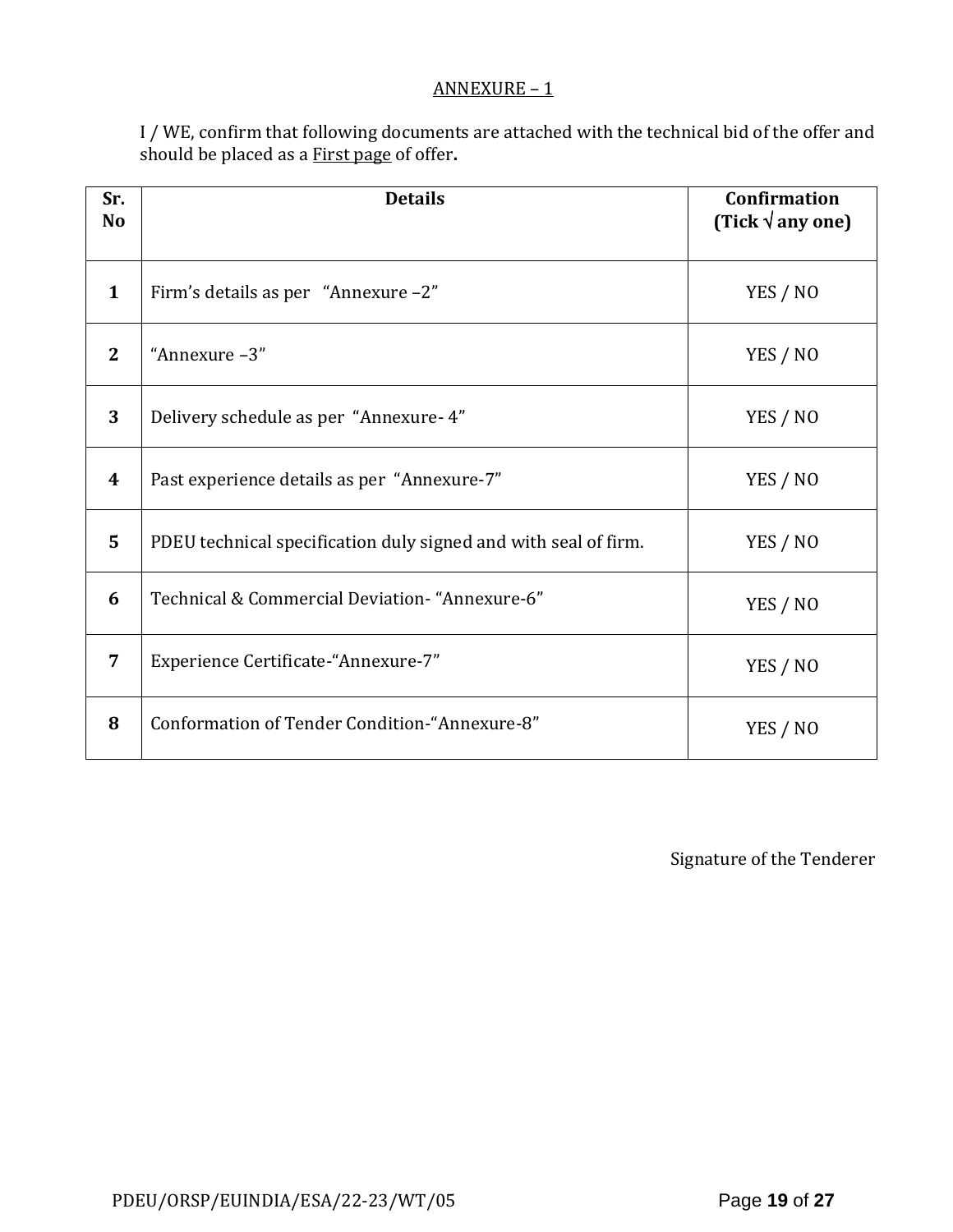## ANNEXURE - 2 DETAILS OF THE FIRM

Tenderer shall provide all the details in this form and shall be placed as a Second Page of the bid.

| <b>Supplier Name</b>                                                            |                                |                 |  |                      |                                  |
|---------------------------------------------------------------------------------|--------------------------------|-----------------|--|----------------------|----------------------------------|
| Within Gujarat / Outside Gujarat                                                |                                |                 |  |                      |                                  |
| Pvt. Firm / Public Ltd. / State Govt. Under taking<br>Central Govt. undertaking | (Indicate the relevant status) |                 |  |                      |                                  |
| <b>GST No. and GST Date</b>                                                     |                                |                 |  |                      |                                  |
| <b>CST No. and CST Date</b>                                                     |                                |                 |  |                      |                                  |
| <b>Excise No. and Excise Date</b>                                               |                                |                 |  |                      |                                  |
| Financial Turnover for Past 3 Years (Rupees in<br>Lacs $(105)$                  |                                | 1st Year        |  | 2 <sup>nd</sup> Year | 3rd Year                         |
| Custom No. and Date (If applicable)                                             |                                |                 |  |                      |                                  |
| Address of                                                                      | Registered Office              | Factory / Works |  |                      | <b>Authorized Representative</b> |
| Contact person name                                                             |                                |                 |  |                      |                                  |
| Designation                                                                     |                                |                 |  |                      |                                  |
| Address                                                                         |                                |                 |  |                      |                                  |
| City & Pin code                                                                 |                                |                 |  |                      |                                  |
| State                                                                           |                                |                 |  |                      |                                  |
| Country                                                                         |                                |                 |  |                      |                                  |
| Phone Nos.(Off.)                                                                |                                |                 |  |                      |                                  |
| Phone Nos.(Res.)                                                                |                                |                 |  |                      |                                  |
| Fax Nos.                                                                        |                                |                 |  |                      |                                  |
| STD Code.                                                                       |                                |                 |  |                      |                                  |
| Mobile No.                                                                      |                                |                 |  |                      |                                  |
| Web site address                                                                |                                |                 |  |                      |                                  |
| Email-id                                                                        |                                |                 |  |                      |                                  |
| Specimen signature                                                              |                                |                 |  |                      |                                  |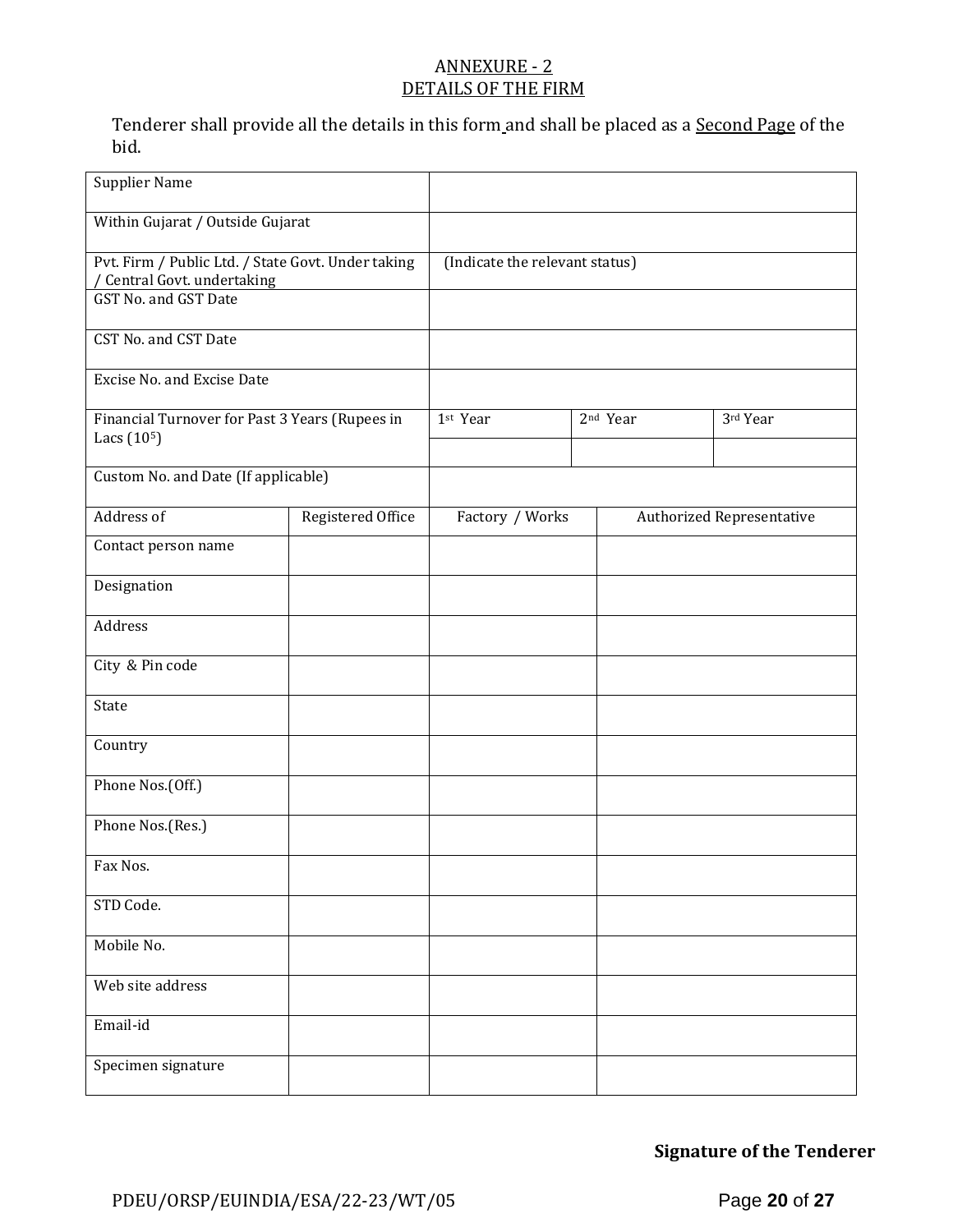## ANNEXURE-3

Tenderer shall fill up following details and shall be Third page of the Technical Bid

| $\mathbf{1}$   | PRICES: [FIRM ONLY]<br>(Please Specify YES / NO.)                                                                             |               |
|----------------|-------------------------------------------------------------------------------------------------------------------------------|---------------|
| $\overline{2}$ | <b>EXCISE DUTY: [SINGLE SLAB ONLY]</b><br>(Please Specify INCUSIVE / EXCLUSIVE /<br>EXEMPTED)                                 | $\frac{0}{0}$ |
| 3              | GST: [IN PERCENTAGE]<br>(Please Specify INCUSIVE / EXCLUSIVE /<br>EXEMPTED)<br>Please quote your GST Registration No. & Date. | $\frac{0}{0}$ |
|                |                                                                                                                               |               |
| 4              | PENALTY TERMS AGREED :<br>(Please Specify YES / NO.)                                                                          |               |
| 5              | PERFORMANCE GUARANTEE TO COVER EXECUTION<br>PERIOD (SECURITY) TERMS : AGREED: (Cl.no.8)<br>(Please Specify YES / NO.)         |               |
| 6              | PERFORMANCE GUARNTEE TO COVER WARRANTY<br>PERIOD TERMS AGREED: (Wherever<br>applicable): (Please Specify YES / NO.)           |               |
| $\overline{7}$ | <b>VALIDITY OF THE OFFER AGREED:</b><br>(Please Specify YES / NO.)                                                            |               |
| 8              | <b>PAYMENT TERMS AGREED:</b><br>(Please Specify YES / NO.)                                                                    |               |
| 9              | ITEMS OFFERED : (Yes/No)                                                                                                      |               |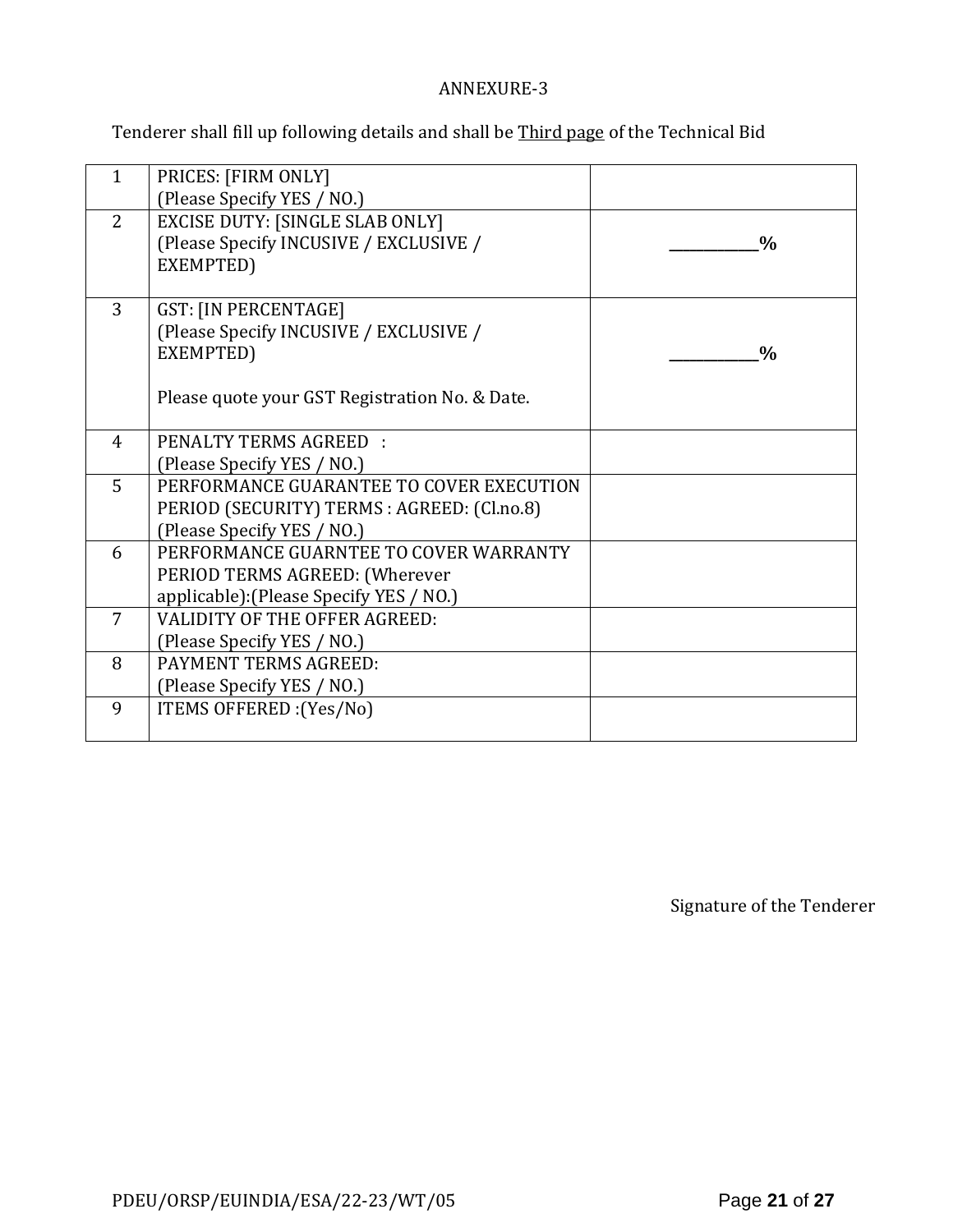## ANNEXURE – 4

## Details of the Items and Qty.offered as a Fourth Page of offer.

| Sr.<br>No. | Details of the Items / Equipments Offered | Quantity<br>Offered | Status:<br>Supplier/Manufacturer |
|------------|-------------------------------------------|---------------------|----------------------------------|
|            |                                           |                     |                                  |
|            |                                           |                     |                                  |
|            |                                           |                     |                                  |
|            |                                           |                     |                                  |
|            |                                           |                     |                                  |
|            |                                           |                     |                                  |
|            |                                           |                     |                                  |
|            |                                           |                     |                                  |
|            |                                           |                     |                                  |
|            |                                           |                     |                                  |
|            |                                           |                     |                                  |
|            |                                           |                     |                                  |
|            |                                           |                     |                                  |
|            |                                           |                     |                                  |
|            |                                           |                     |                                  |
|            |                                           |                     |                                  |
|            |                                           |                     |                                  |
|            |                                           |                     |                                  |
|            |                                           |                     |                                  |
|            |                                           |                     |                                  |
|            |                                           |                     |                                  |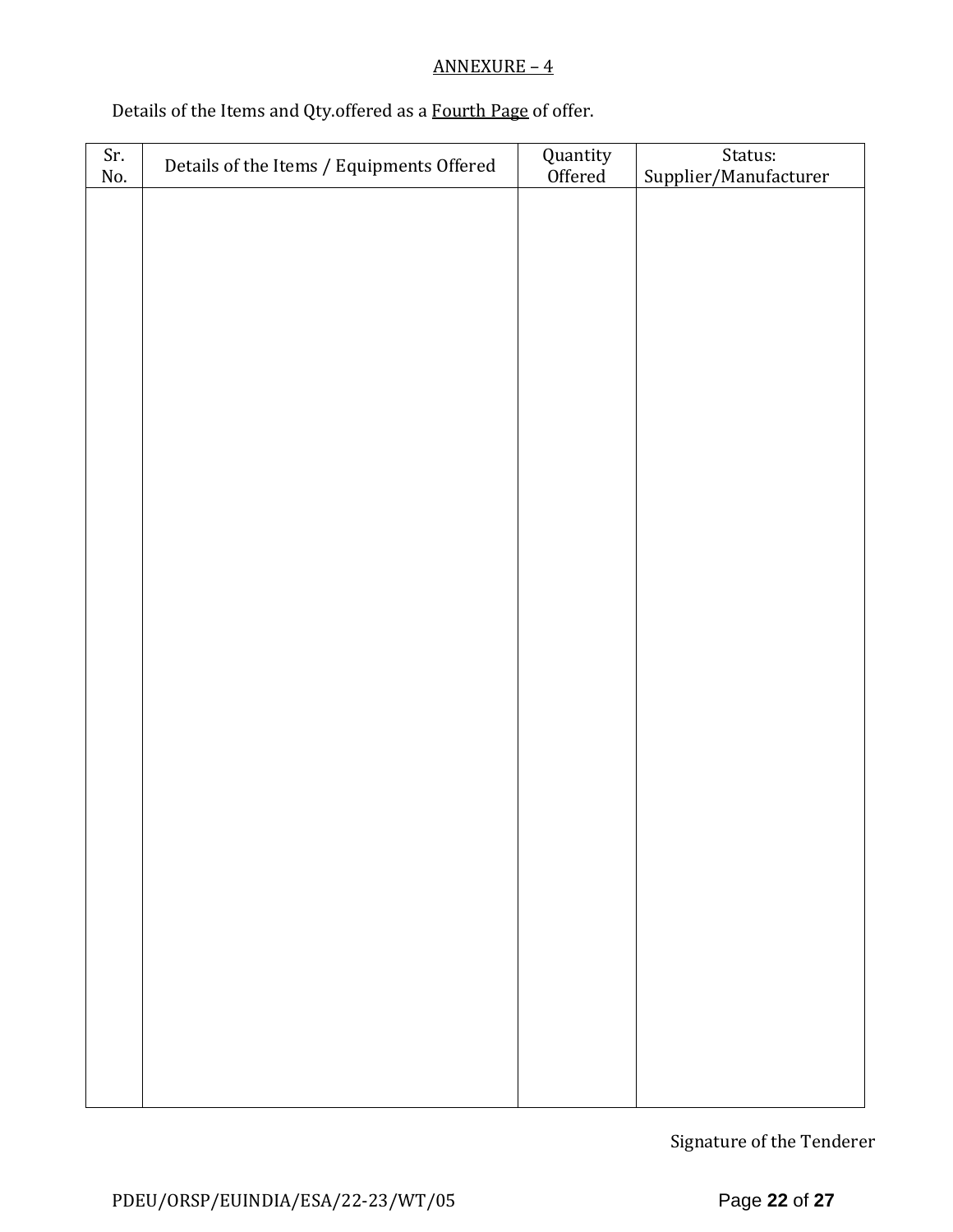#### ANNEXURE – 5

(UNDERTAKING IN REGARD TO STOP DEAL / BLACK LIST THEREOF) and should be placed as a Fifth page of offer.

Sub: Undertaking in regard to Stop Deal / Black List Thereof.

Ref: Tender No. PDEU / \_\_\_\_\_\_\_\_\_\_\_\_\_\_\_\_\_\_\_.

All bidders will have to furnish the following undertaking duly filled in, signed and stamped for each quoted item of the tender along with the Technical Bid.

-----------------------------------------------------------------------------------------

…….

I / We \_\_\_\_\_\_\_\_\_\_\_\_\_\_\_\_\_\_\_\_\_\_\_\_\_\_\_\_\_\_\_\_\_\_\_\_\_\_\_\_\_\_\_\_\_\_\_\_\_\_\_\_\_\_\_\_\_\_\_\_\_\_\_ Authorized signatory of M/S \_\_\_\_\_\_\_\_\_\_\_\_\_\_\_\_\_\_\_\_\_\_\_\_\_\_\_\_\_\_\_\_\_\_\_\_\_\_\_\_\_\_ here by certify that M/S \_\_\_\_\_\_\_\_\_\_\_\_\_\_\_\_\_\_\_\_\_\_\_\_\_\_\_\_\_\_\_\_\_\_\_\_\_\_\_\_\_\_\_ is not stop deal / black listed by PDEU for the

tendered item.

Signature of the Tenderer

Seal of the Firm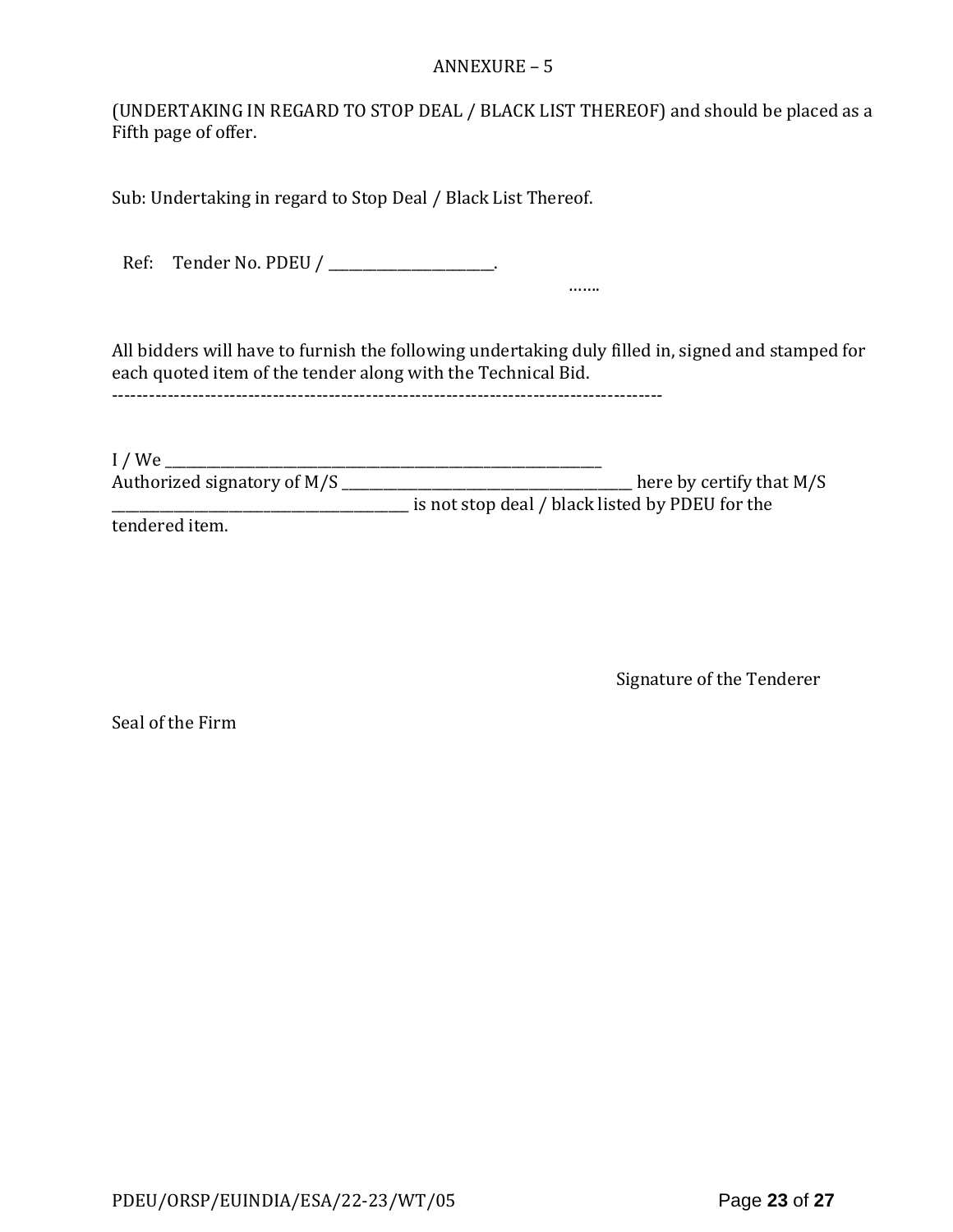#### ANNEXURE – 6 TECHNICAL AND COMMERCIAL DEVIATIONS IF ANY TO BE FURNISHED IN THIS ANNEXURE ONLY AND TO BE SUBMITTED WITH TECHNICAL BID.

We confirm that the product offered under this tender complies with all the Technical Specifications, except the deviations mentioned above. We also confirm that there are no commercial deviations other than mentioned above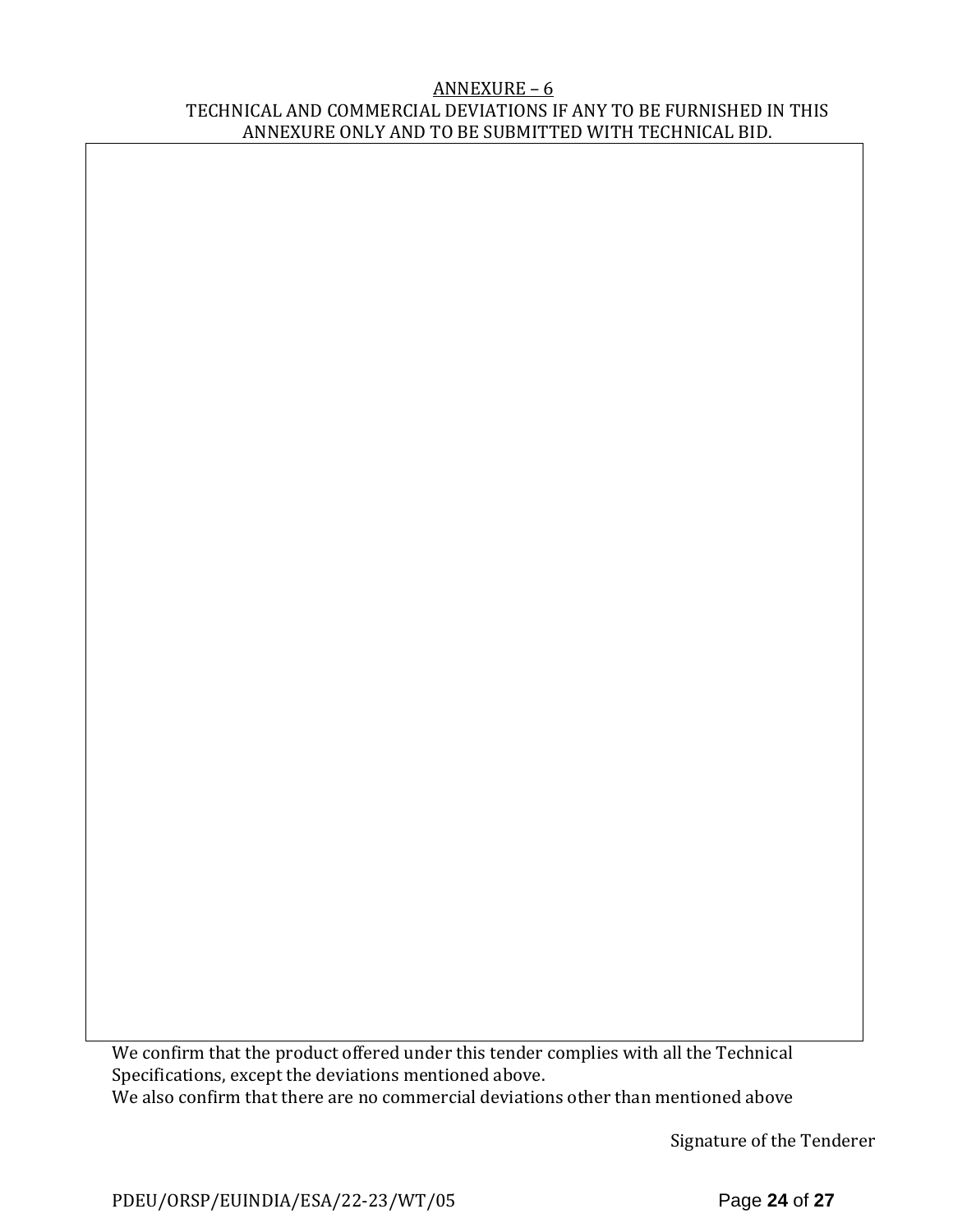#### ANNEXURE-7

## DETAILS OF THE EXPERIENCE FOR SUPPLY OF SIMILAR TYPE OF ITEMS IN LAST THREE YEARS FROM THE DUE DATE OF TENDER:

| Sr.<br>No | <b>ITEMS</b><br><b>SUPPLIED TO</b> | ORDER<br><b>REFERENCE</b><br>No. & DATE | <b>ITEMS</b> | Qty. | ORDER FULLY<br>EXECUTED.<br>YES/NO | STATUS, IF<br>ORDER UNDER<br><b>EXECUTION</b> | <b>REMARKS</b> |
|-----------|------------------------------------|-----------------------------------------|--------------|------|------------------------------------|-----------------------------------------------|----------------|
| 1)        |                                    |                                         |              |      |                                    |                                               |                |
| 2)        |                                    |                                         |              |      |                                    |                                               |                |
| 3)        |                                    |                                         |              |      |                                    |                                               |                |
| 4)        |                                    |                                         |              |      |                                    |                                               |                |
| 5)        |                                    |                                         |              |      |                                    |                                               |                |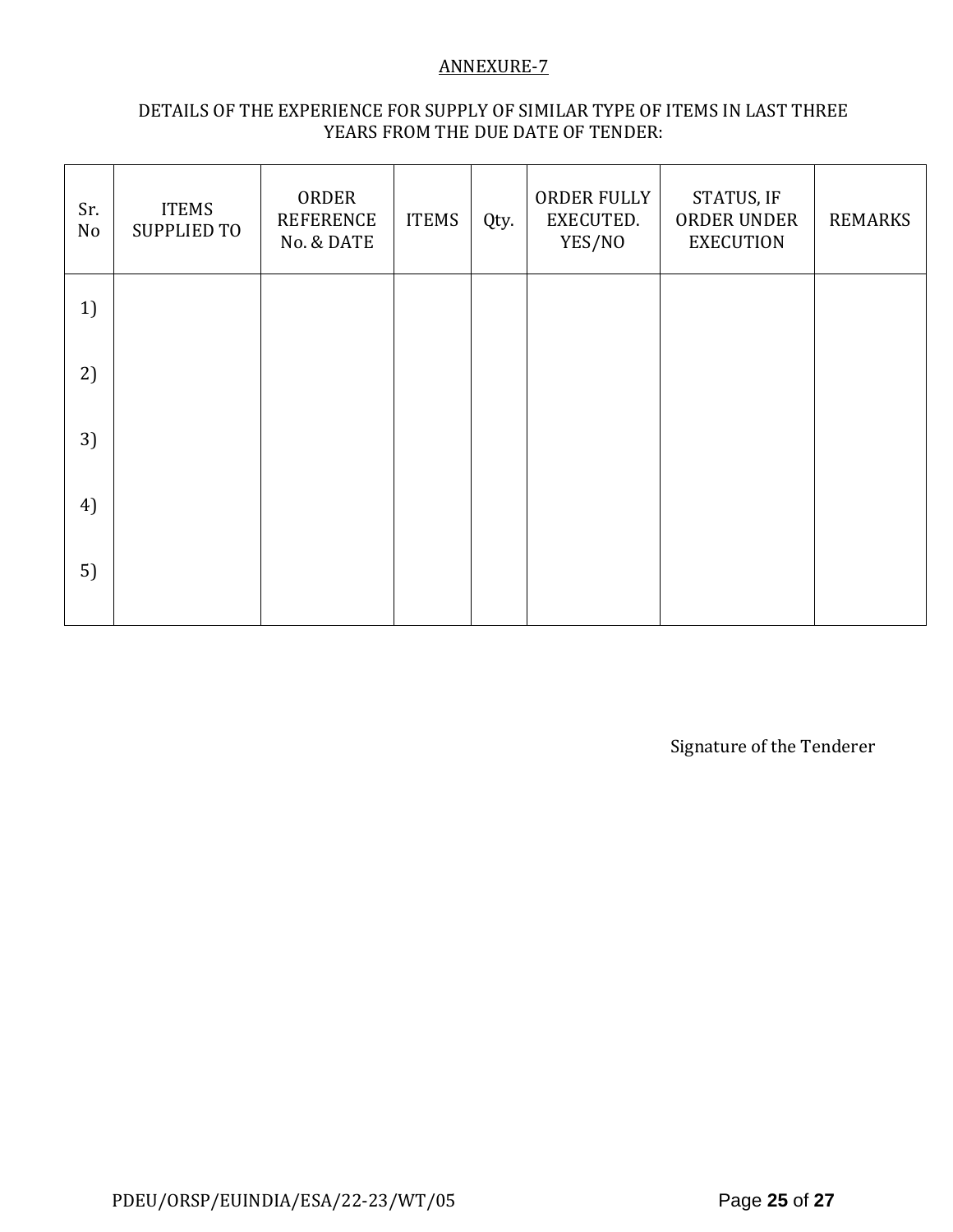### ANNEXURE - 8

Subject: Supply of \_\_\_\_\_\_\_\_\_\_\_\_\_\_\_\_\_\_\_\_\_\_\_\_\_\_\_\_\_\_\_\_\_\_\_\_\_\_

Reference: Tender enquiry No. PDEU/ / Due on date:  $/ 200$ .

In connection with the above subject and reference I/ We confirm the following:

- 1. I / We, the undersigned have read and examined the Tender Specifications and commercial terms and conditions of tender under reference.
- 2. I / We, declare that our Technical Bid is strictly in line with the Tender specifications (except the deviations shown in Annexure No.7.
- 3. Further, I / We also agree that additional conditions / deviations, if any, found in the Commercial terms & conditions (except mentioned in the Annexure-7), our offer shall be outrightly rejected without assigning any reason thereof.

Seal of the Firm Signature of the Authorised Representatives of the firm

Date:

Name:

Status:

Name of the Tendering Firm / Agency: